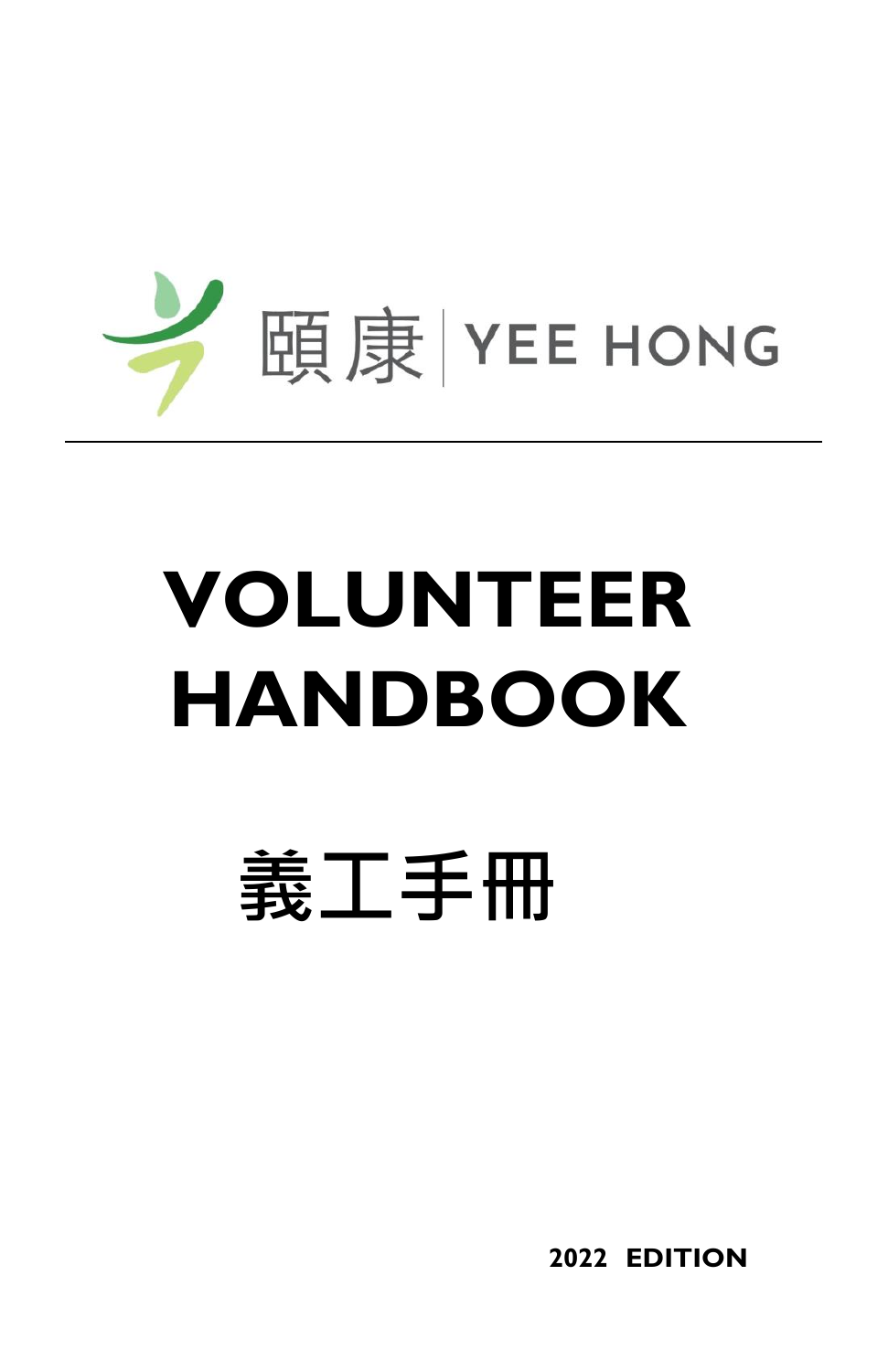# **TABLE OF CONTENTS**

|                        |                                                                      | Page                         |
|------------------------|----------------------------------------------------------------------|------------------------------|
| A                      | YEE HONG AS A CARE PROVIDER                                          |                              |
| A1<br>A2               | Vision<br><b>Mission</b>                                             | 3<br>$\overline{\mathbf{3}}$ |
| A3                     | History and Development of Yee Hong                                  | $\overline{4}$               |
| A4                     | Yee Hong Values                                                      | $\overline{\mathbf{4}}$<br>5 |
| A5                     | Services and Programs                                                |                              |
| B                      | <b>VOLUNTEER DEVELOPMENT AT YEE HONG</b>                             |                              |
| <b>B1</b><br><b>B2</b> | Philosophy of Yee Hong Volunteer Program<br>Volunteering at a Glance | 7<br>7                       |
| <b>B3</b>              | How to become a Yee Hong Volunteer                                   | 8                            |
| <b>B4</b>              | <b>Volunteer Code of Ethics</b>                                      | 9                            |
| <b>B5</b>              | <b>Dress Code</b>                                                    | $\overline{0}$               |
| <b>B6</b>              | Vigilance Goes a Long Way                                            | $\overline{0}$               |
| <b>B7</b>              | Certification and Recognition                                        | П                            |
| B8                     | Complaints                                                           | П                            |
| C                      | <b>SERVING AND PROTECTING OUR SENIORS</b>                            |                              |
| C <sub>1</sub>         | Clients' Rights                                                      | 12                           |
| C <sub>2</sub>         | Serving People with Disabilities                                     | 3                            |
| C <sub>3</sub>         | <b>Interacting with Seniors</b>                                      | 4                            |
| C <sub>4</sub>         | Inappropriate Behaviours                                             | 15                           |
| C <sub>5</sub>         | <b>Risk Management</b><br><b>Prohibited Services for Volunteers</b>  | 16                           |
| C6                     |                                                                      | 16                           |
| D                      | <b>HEALTH AND SAFETY</b>                                             |                              |
| D <sub>1</sub>         | Infection Prevention and Control                                     | 18                           |
| D <sub>2</sub>         | <b>Emergency and Codes</b>                                           | 20                           |
|                        | <b>APPENDICES</b>                                                    |                              |
| App. I                 | Volunteer's Rights and Responsibilities                              | 21                           |
| App. II                | Do's and Don'ts When Working with Seniors                            | 22                           |
| App. III               | <b>Useful Phone Numbers</b>                                          | 23                           |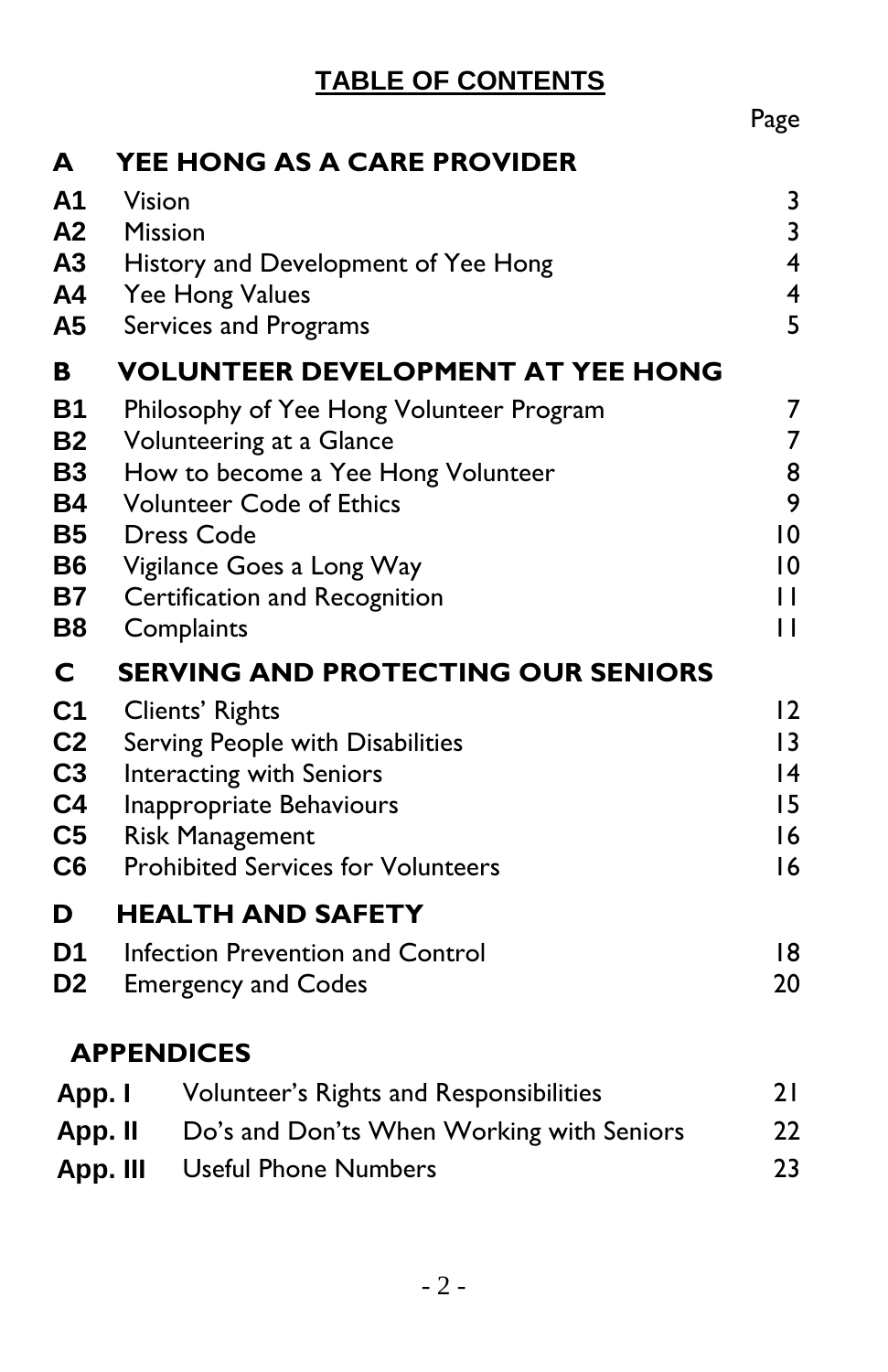# *A YEE HONG AS A CARE PROVIDER*

### **A1. VISION**

Seniors living their lives to the fullest, with independence, health and dignity.

# **A2. MISSION**

Yee Hong offers a full continuum of culturally-appropriate services and care for seniors living in any setting to optimize their physical, mental, social and spiritual well-being. We build organization and system capacity for high quality, inclusive, and integrated services and care.

#### **We achieve our mission through**

- A governance system that is both visionary and accountable;
- A rewarding work environment that fosters personal growth, respect and appreciation amongst our employees and maintains positive employee relations;
- Nurturing partnerships and building community capacity by modeling culturally appropriate care, sharing knowledge, and providing incubator opportunities;
- Our many trained, compassionate and caring volunteers;
- **•** Continuous improvement, innovative approaches and being fiscally responsible to our stakeholders and donors;
- **Advocating, facilitating community development and** education for seniors and others.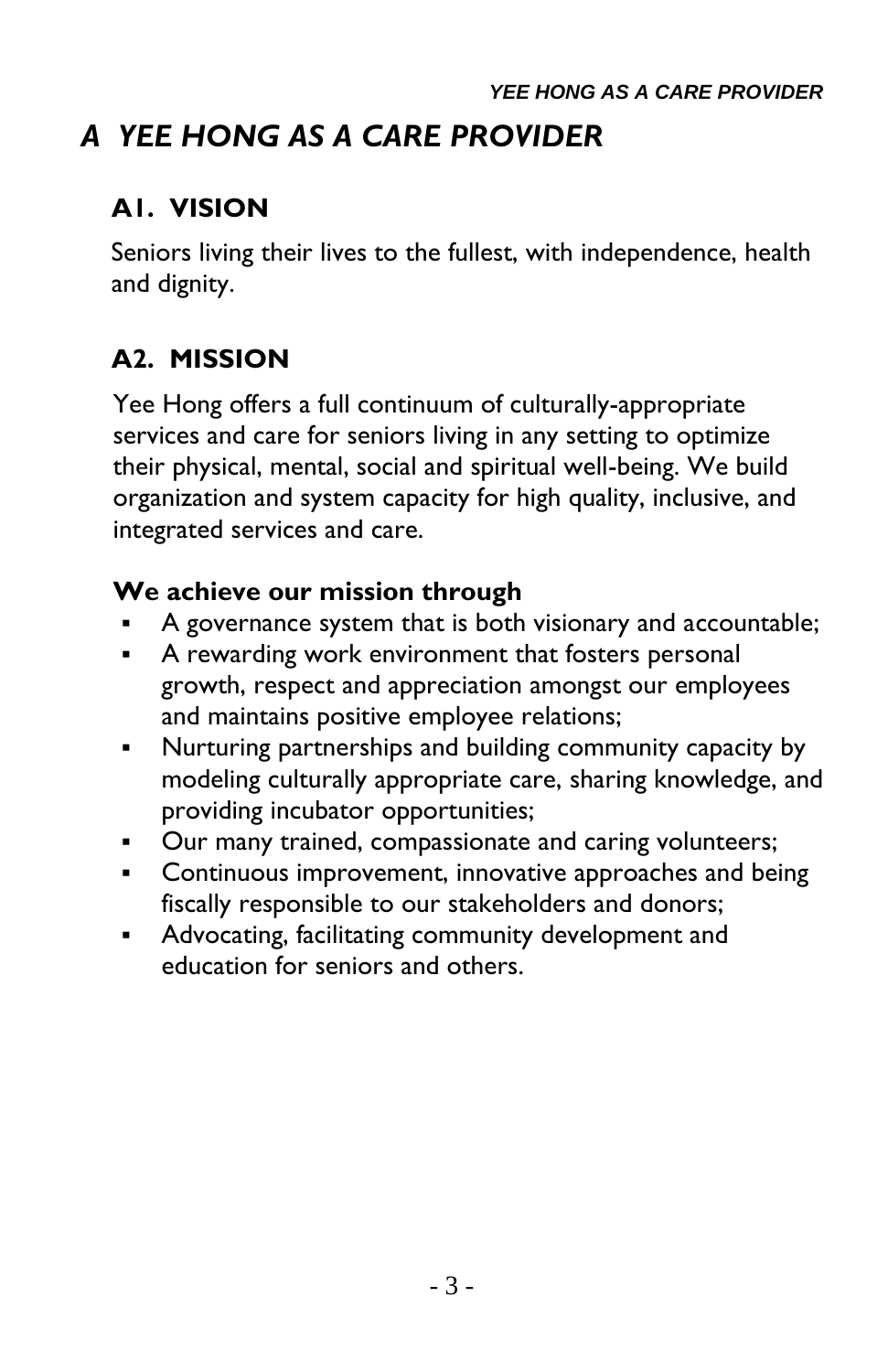### **A3. HISTORY AND DEVELOPMENT**

After years of industrious campaign and fundraising by community leaders and the community at large, the first Yee Hong Centre for Geriatric Care opened in October 1994 with a 90-bed nursing home and a community centre. Culturally and linguistically appropriate services were provided to the rapidly growing Chinese community, guided by the continuum of care service model.

Within two years of its establishment, Yee Hong was awarded its first three-year accreditation in 1996 by the Canadian Council on Health Services Accreditation.

Between 2002 and 2004, three new Yee Hong Centres opened in Markham, Mississauga and Toronto. Together with the addition of two levels to the first Centre, the long-term care capacity increased to 805 beds and extended to non-Chinese. Over the next 10 years, the Social Services also expanded in terms of programs and locations.

In 2006, all four Yee Hong Centres were awarded full accreditation. The accreditation has become a routine endeavour since.

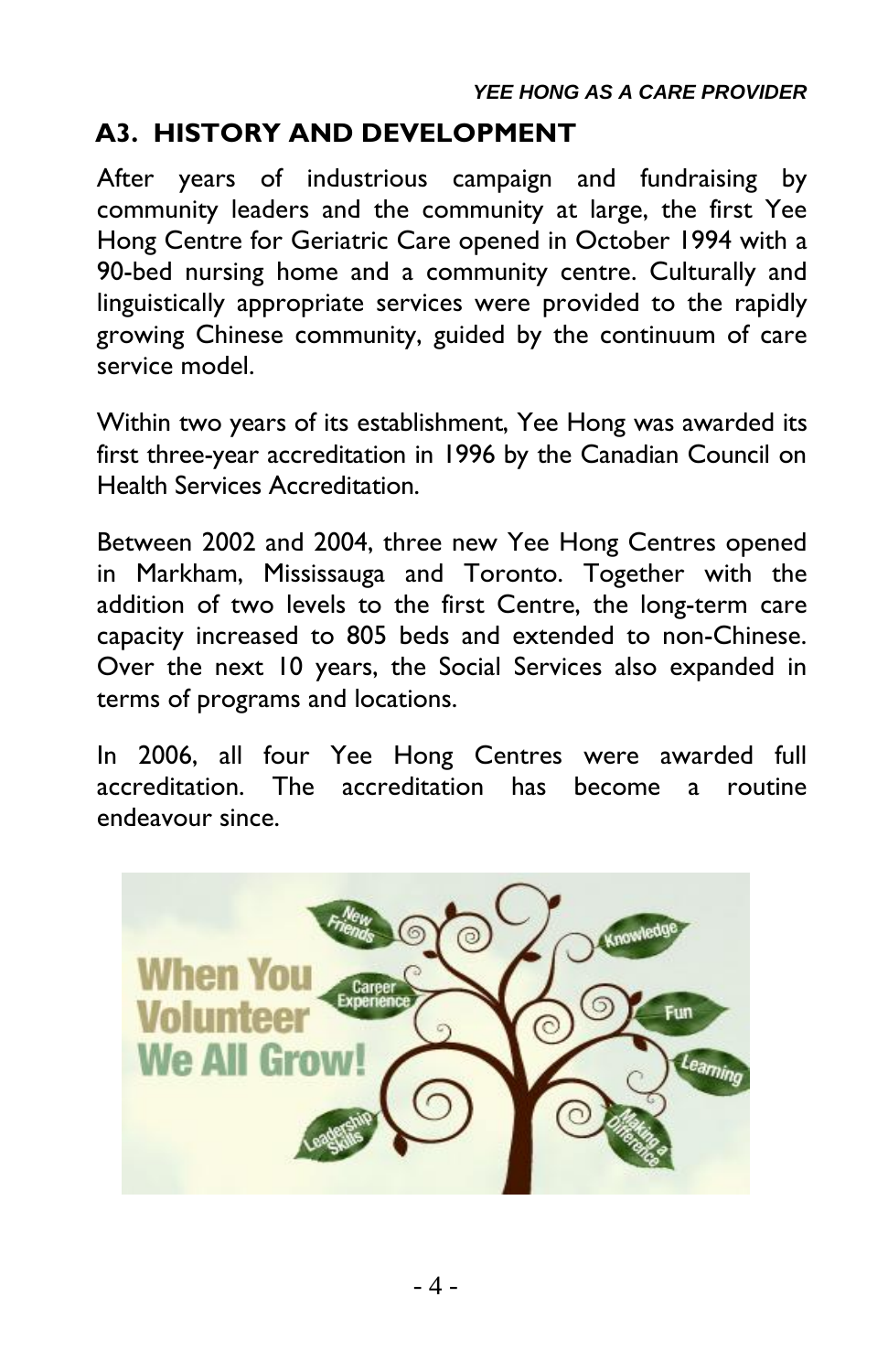#### **A4. YEE HONG VALUES**

**WE CARE –** By being compassionate and seeking to understand and support each other. By respecting diversity and being inclusive and equitable. By supporting people to be independent and make their own choices.

**WE COLLABORATE –** By working together to achieve our shared vision and goals. By leveraging our combined strengths to pursue opportunities and address challenges. By partnering to increase our positive impact on our clients, staff and the system.

**WE COMMIT –** To pursuing excellence through continuous learning, innovation and improvement. To empowering our people to be the best they can be within a progressive organizational culture and work environment. To having integrity and being accountable and to advocating for improved equity and social justice.

#### **A5. SERVICES AND PROGRAMS**

Through its *Continuum of Care Service Model,* Yee Hong provides a range of programs and services to help people cope with various needs and emerging challenges throughout different stages of life. The people being served by Yee Hong can be divided into 2 major groups:

- People living on their own or with family (Community Services)
- People needing total care (Long Term Care)

#### **A5.1 Community Services**

- Social Worker Intake
- Active Seniors Program
- Congregate Dining
- Day Program
- Post-stroke group
- Early Dementia Day Program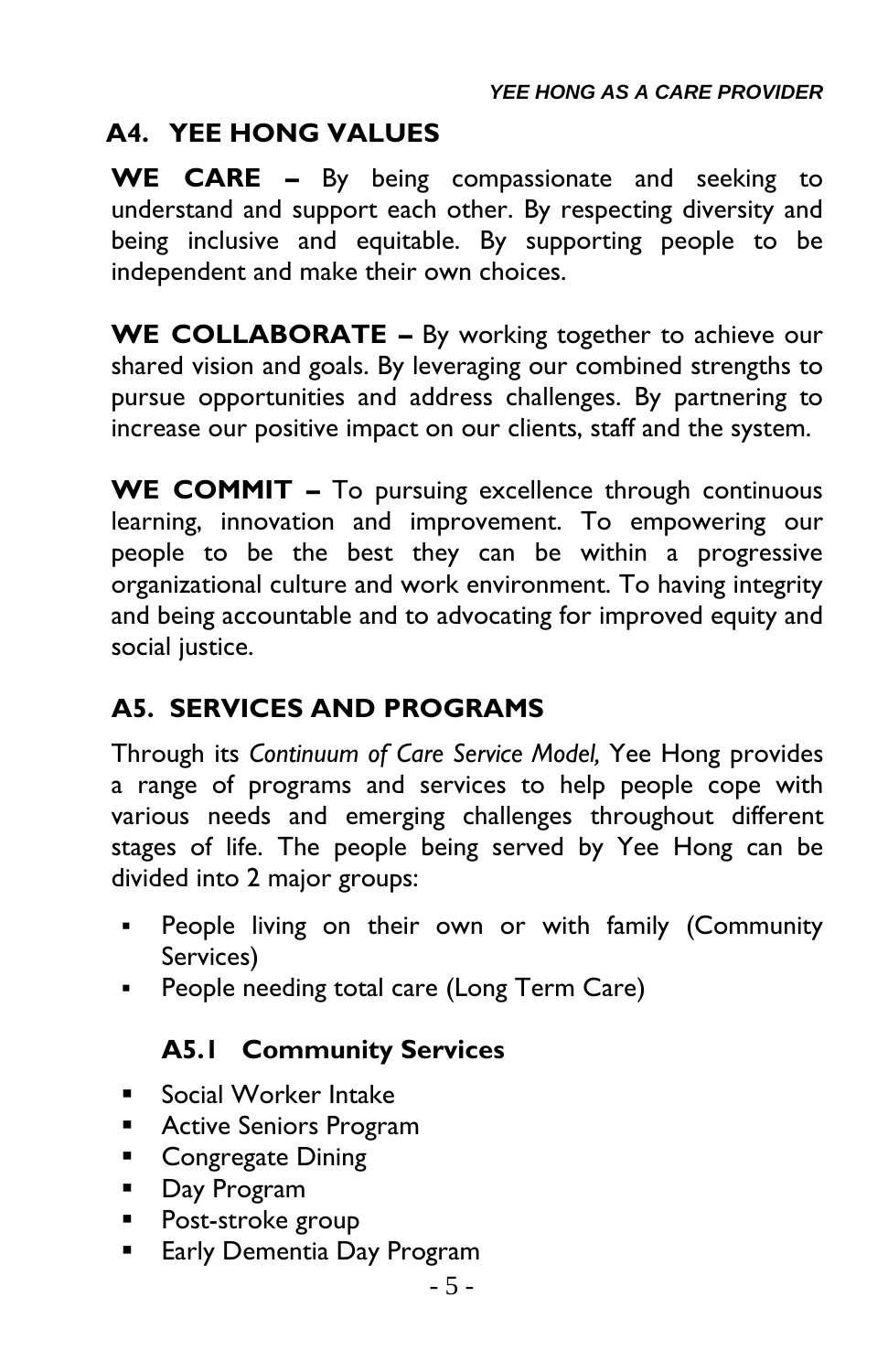- Memory Training and Activity Centre
- **Play Intervention for Dementia**
- **Chronic Disease Self-Management Program**
- **Transportation & Friendly Visiting**
- Senior Housing for seniors that live independently
- **E** Assisted Living provides services such as light housework, bathing, emergency and for other needs that may be required for individuals who are staying at home and do not need total care
- Caregiver Support and Education
- **E** Volunteer Development & Advocacy

#### **A5.2 Long Term Care Home**

- Anyone above the age of 16 who needs total care may apply through the local LHIN (Local Health Integration Network) for assessment to be placed in any LTC home
- **E** Apart from Chinese, Yee Hong's four LTC homes also serve South Asians, Filipino, Japanese and others
- Apart from providing accommodation, food, nursing, medical monitoring and assistance in activities of daily living, our LTC facilities provide various social, physical, mental, faith and spiritual activities aimed at sustaining the residents' well-being.

#### **A5.3 Clinical Services**

▪ Medical centres with family doctors and specialists and rehabilitation centres with physiotherapists and occupational therapists are in operation at selected Yee Hong Centres. If you need related services, please contact the centres directly.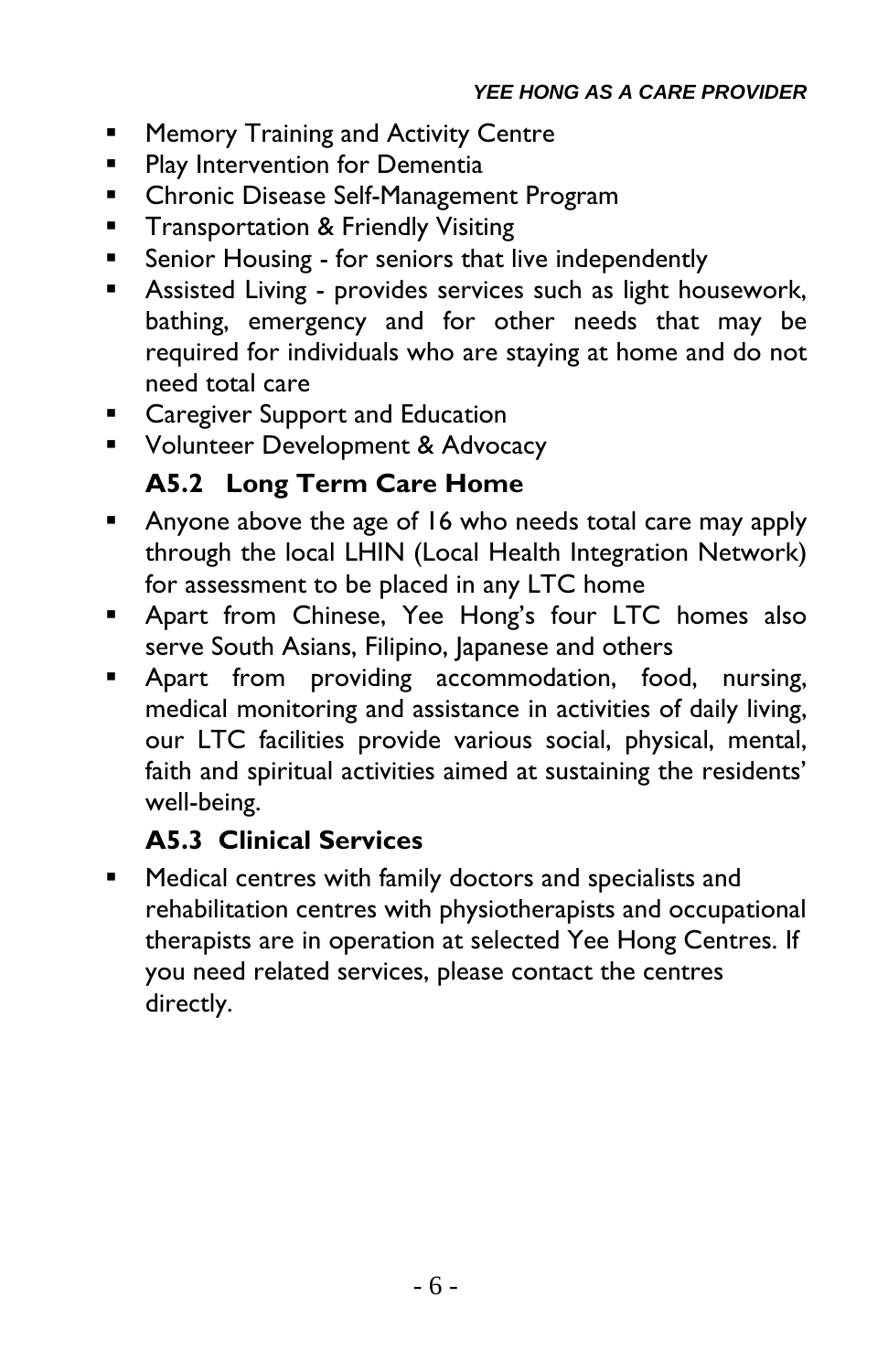# *B VOLUNTEERING DEVELOPMENT AT YEE HONG*

#### **B1. PHILOSOPHY OF YEE HONG VOLUNTEER PROGRAM**

Volunteering is an integral part of community engagement, which enriches the lives of all and builds better communities. Volunteering at Yee Hong helps realize the following:

- **EXECT** Creating additional resources to improve the quality of Yee Hong's services
- **E** Improving the quality of life of clients
- **EXECTE Facilitating and enhancing personal growth and** achievements among volunteers
- Building a caring and healthy community

# **B2. VOLUNTEERING AT A GLANCE**

Over the past 10 years, Yee Hong has maintained about 1,000 volunteers per year, who collectively contribute about 90,000 hours of service annually. Volunteers perform a wide range of jobs in various centres and departments:

- **•** Program Assistance
- Assistance with Meals
- **Example Visiting**
- **Transportation (Drivers)**
- Clerical Assistance
- Reception
- **Group Instructor / Leader**
- Kitchen Aid
- **E** Laundry Aid
- Special Events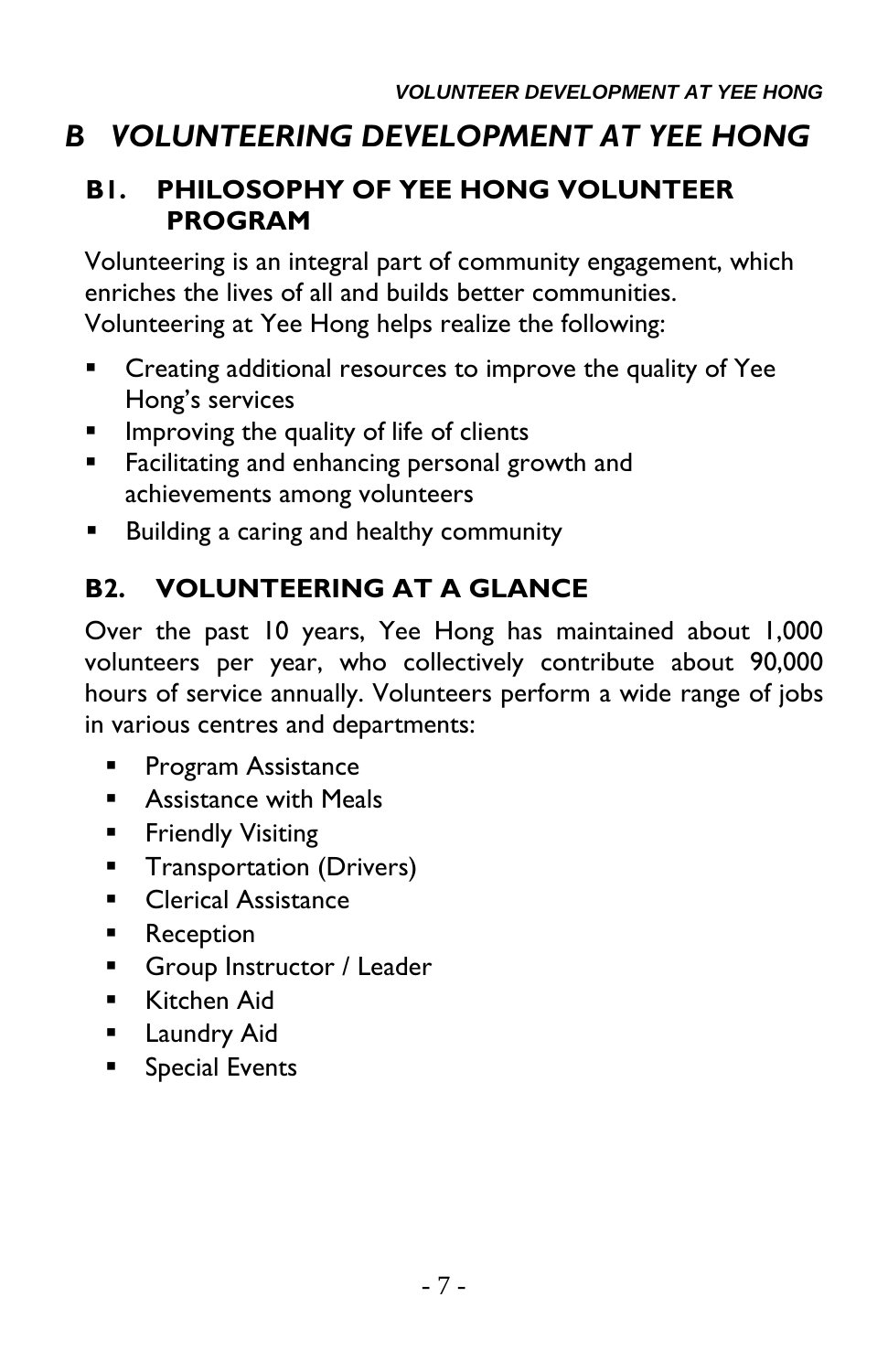### **B3. HOW TO BECOME A YEE HONG VOLUNTEER**

#### **B3.1 Exploring Placement**

- Attend the pre-placement orientation session
- **E** Submit a completed Volunteer Application Form and Confidentiality Agreement
- Where applicable, submit a completed TB Test Report and / or police vulnerable sector screening report
- A placement will be arranged based on your expressed interests, learning objectives and time availability
- **The need for and supply of volunteers fluctuates seasonally** and it might take some time before a suitable position can be found for you

#### **B3.2 Getting Started**

- For each duty, a supervisor will be assigned to you, who will give you job-specific orientation to prepare you for your duties. This is on top of the pre-placement orientation that you had previously attended.
- Report to duty on time as scheduled. If you cannot come, notify your supervisor as early as possible as a replacement would have to be found.
- We do not expect you to have all the knowledge and skills needed to perform your job. Take your time to familiarize yourself with the nature of your job and the work environment. If unsure, feel free to approach your supervisor or the volunteer coordinators for assistance.
- You are encouraged to attend training, which is offered throughout the year, to enhance volunteers' skills in delivering service. Some training sessions are mandatory.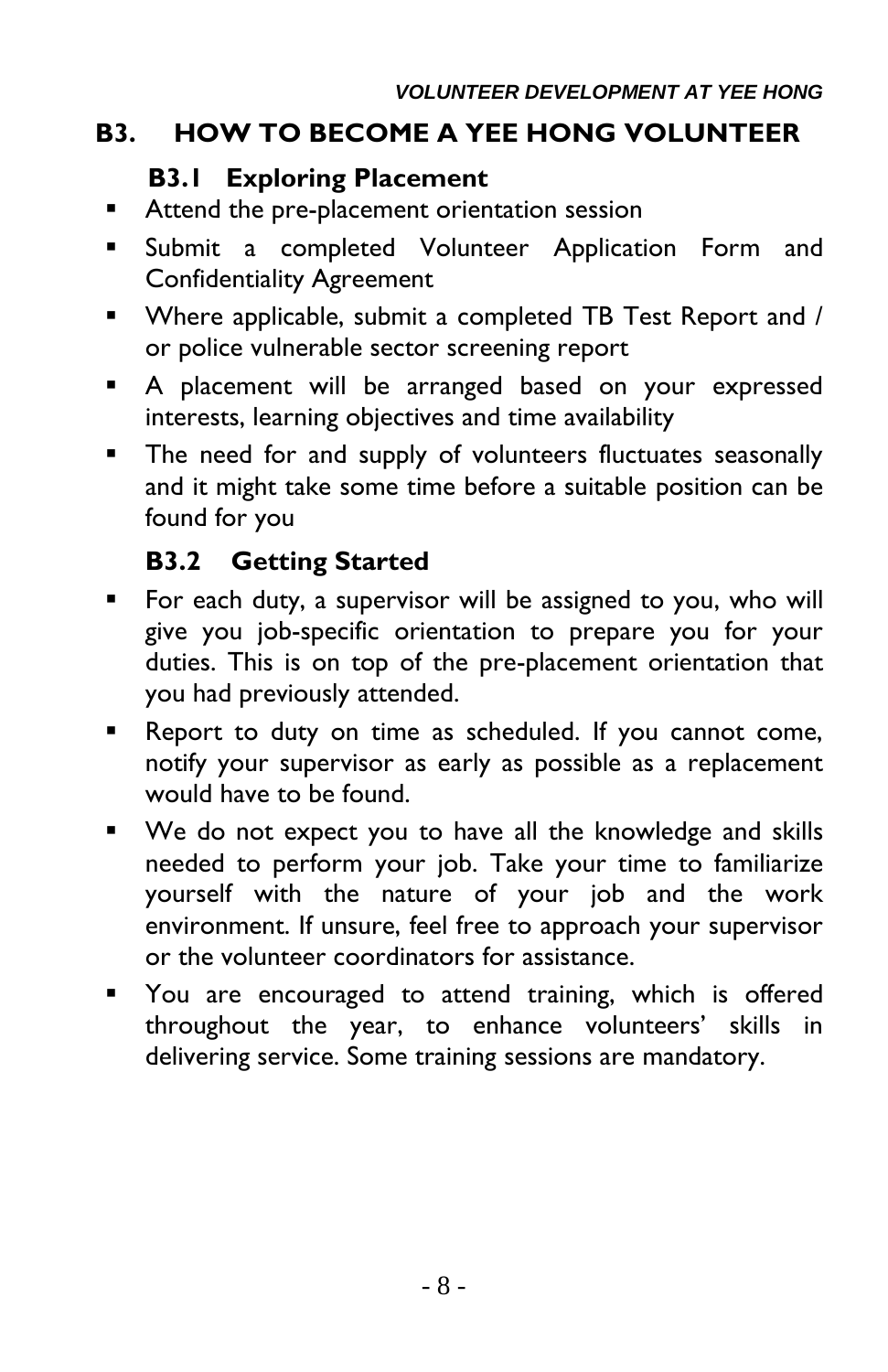#### **B3.3 Timesheet**

At the end of your duty, remember to fill in your time sheet. It will help us keep track of your involvement, give us a picture of the total volunteer service and help us plan our recruitment, training, and placement. The hours recorded on your time sheet will also help us determine who will receive internal / external awards.

# **B3.4 Expectations of a Good Volunteer**

- Be punctual and responsible
- Be respectful, considerate, sensitive and tolerant to diverse groups of people of different backgrounds and needs Respect the privacy and confidentiality of others
- Be self-motivated and take initiative
- Be vigilant and cautious
- Use common sense and sound judgment as the situation requires; consult team members and supervisor as needed
- Be vigilant with information and data
- Document your volunteer duties and hours
- Seek help from supervisor

# **B4 VOLUNTEER CODE OF ETHICS**

**If you are also a staff of Yee Hong, get** authorization from your supervisor before signing up for volunteering.



- No rewards. Do not receive any gift, monetary reward, food or service from any clients.
- No solicitation. Do not sell or recommend any commercial goods or service to any client or fellow volunteers.
- Do not handle any monetary transaction on behalf of a client.
- No medical advice.
- No influence on a client toward a political or religious orientation.
- You should not commit to any duties /assistance for clients outside of your assigned duties which might create a conflict of interest situation or otherwise impact your role as an YH volunteer. Always consult with your supervisor.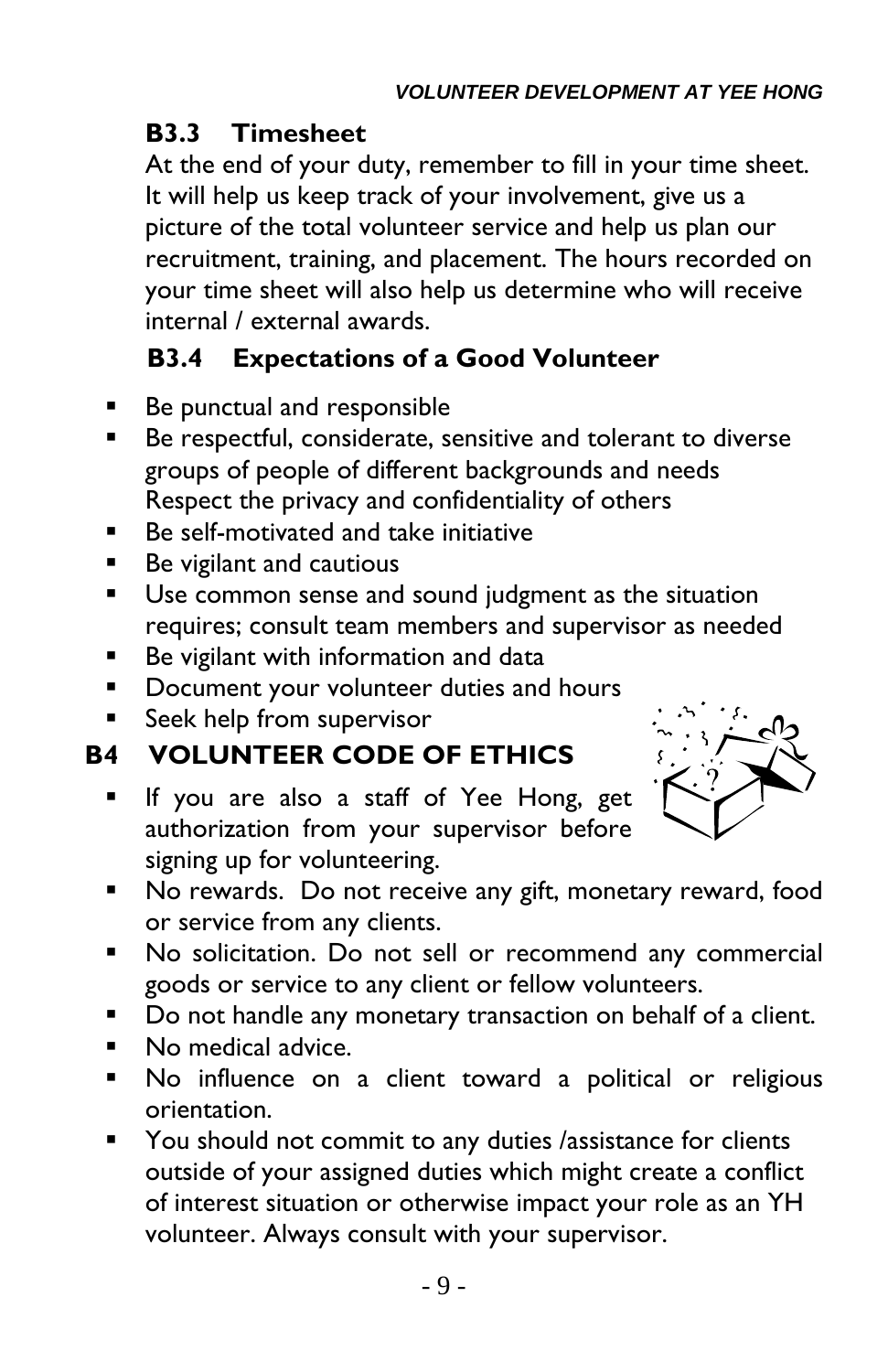#### **B5 DRESS CODE**

- Wear safe, comfortable and appropriate clothing
- Wear footwear that fully covers your toes
- **E** Long pants are recommended
- Don't overdress or underdress
- Avoid dangling jewelry or loose clothing
- **•** Perfume is not allowed

# **B6 VIGILANCE GOES A LONG WAY**

\*See also Risk Management & Infection Control

- **E** Beware of alert signs: read any special postings when entering any Yee Hong facility, in case of a health outbreak or resident(s) in quarantine.
- Be familiar with work environment; know your daily routine and what to do in case of emergency. Report to a staff member anything that you feel is unsafe.
- **E** Beware of the slippery floor and icy road. Wear well-fit, closed-toes or fall-proof shoes when working in wet environment.
- $\blacksquare$  Report any unusual behaviour of client(s) to the supervisor.
- Know your limits and always follow the proper way in moving furniture and bulky items.
- **E** Always use a ladder properly when completing tasks at height to avoid injury
- Never handle any hazardous materials bio-hazardous, chemical, clinical, soiled clothing, etc.
- Avoid Musculoskeletal Disorders (MSD) MSD are soft tissue injuries resulted from, among others, excessive force, repetitious action or awkward posture.
- **E** Remember the **STABLE** principles in preventing MSD:
	- $\circ$  Maintain the natural curves of your Spine
	- o Avoid Trunk Twisting
	- o Keep your Arms in close
	- o Use a wide Base of support
	- o Use your Legs
	- o Evaluate the Load, Environment and Yourself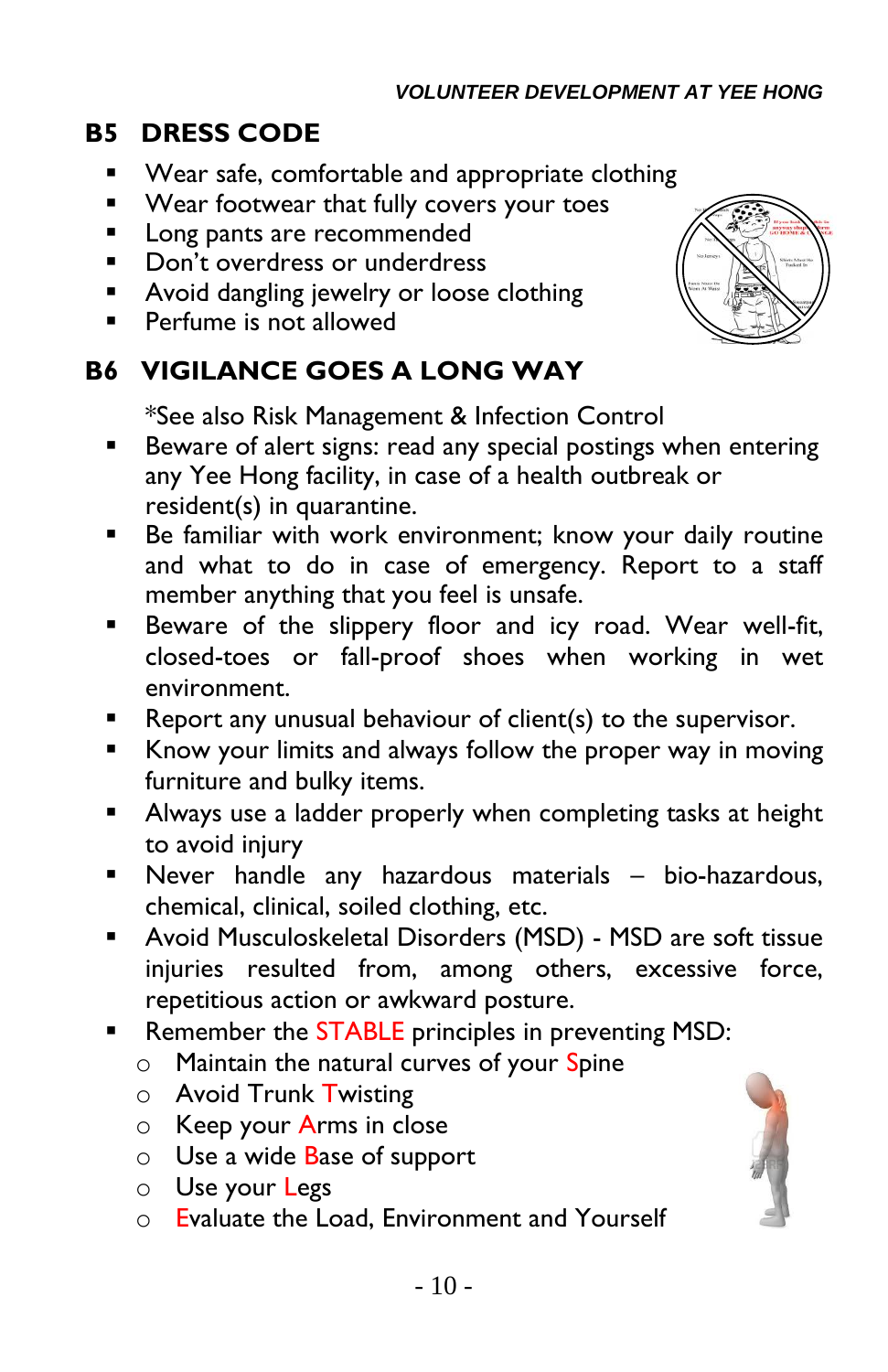# **B7 CERTIFICATION AND RECOGNITION**

#### **B7.1 Certification of Volunteer Involvement**

- Volunteers who have worked 30 hours or continuously for 3 months may request a letter certifying his/her work at Yee Hong with a 2-week notice. It will contain the starting date, hours of services and duties involved.
- Other kind of references will be issued on an individual basis.

#### **B7.2 Recognition**



- **Internal:** Every year in April during the National Volunteer Week, there will be a **Volunteer Recognition Day**. The following awards will be presented:
	- o **Long Service Award** (5-, 10-, 15-year, etc.)
	- o **Gold Award** (300+ hours in the previous calendar year)
	- o **Silver Award** (150+ hours in the previous calendar year)
	- **External:** Volunteers will also be nominated by government and non-government organizations for their achievements such as the **Ontario Volunteer Service Awards**.

#### **B8 COMPLAINTS**

If you have any grievances, talk to your supervisor or the Volunteer Coordinator. In most cases, the issue could easily be



resolved. There is a formal procedure for filing a complaint. Your supervisor or the Volunteer Coordinator will be happy to show you the steps.

Make change happen, volunteer!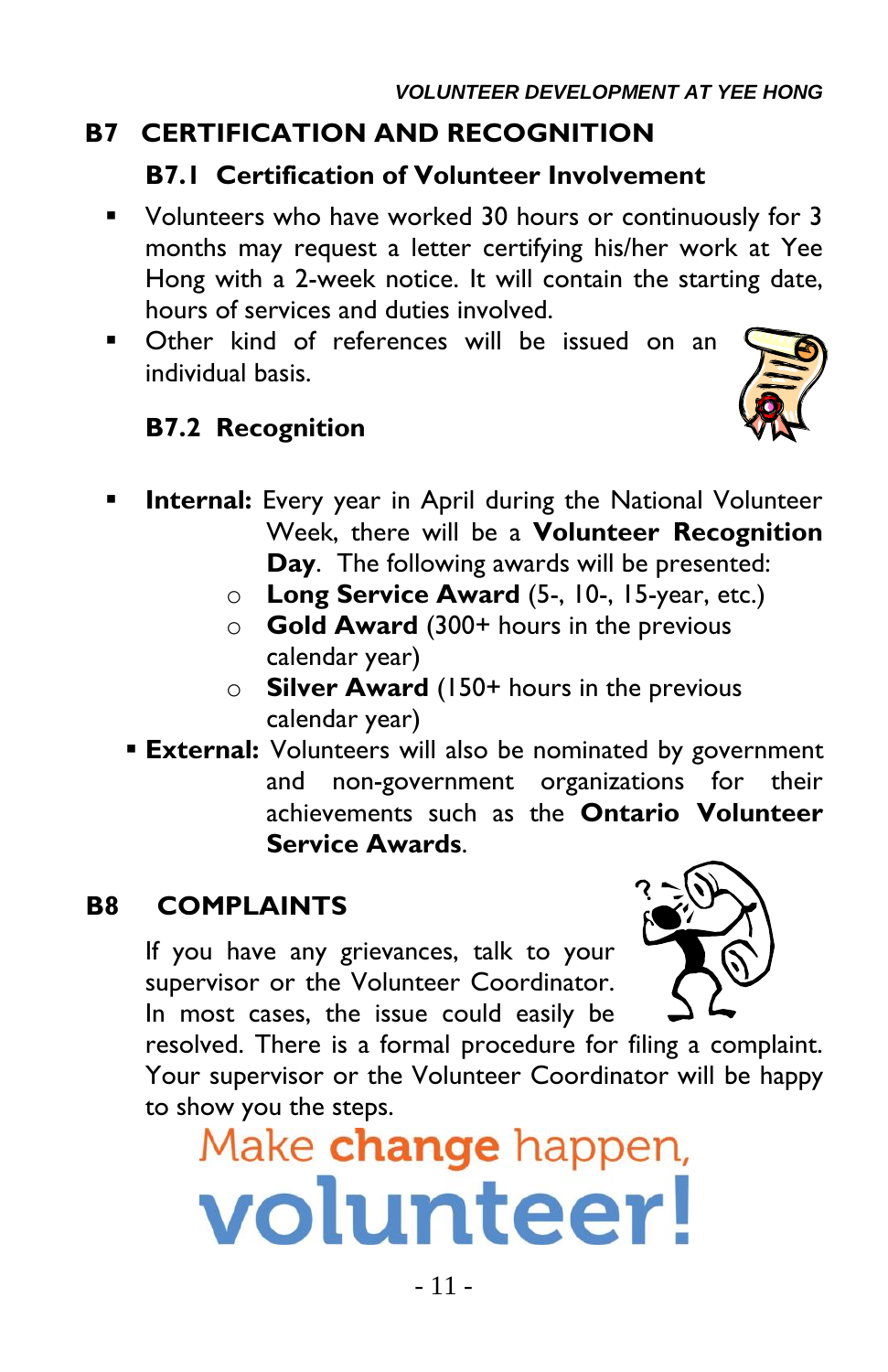# *C SERVING & PROTECTING OUR SENIORS* **C1 CLIENTS' RIGHTS**

Yee Hong ensures that the Residents' Bill of Rights under the Ontario Long Term Care Homes Act are fully respected and promoted. A copy of the Bill is displayed on every floor of the LTC home. Other programs of Yee Hong have similar bills of rights.

# **C1.1 Police Vulnerable Sector Screening**

All volunteers working at the LTC home need to submit to Yee Hong a Police Vulnerable Sector Screening Report issued by the local police force. This applies to Community Friendly Visitors as well.

### **C1.2 Privacy**

- All volunteers agree to the terms as stated in the **Confidentiality Agreement** they have signed.
- **EXT** If you have any queries about a client's private matters (health conditions, behaviours, family situations, etc.), please discuss with your direct supervisor only**.**

# **C1.3 Elder Abuse and Zero Tolerance**

#### **Understanding Abuse**

- **EXTERN Action:** any action or inaction, misuse of power and/or betrayal of trust or respect
- **Persecutor:** the person that inflicts the abuse, who may or may not been known to the victim
- **Consequences**: would cause harm to the resident's health, safety or well-being.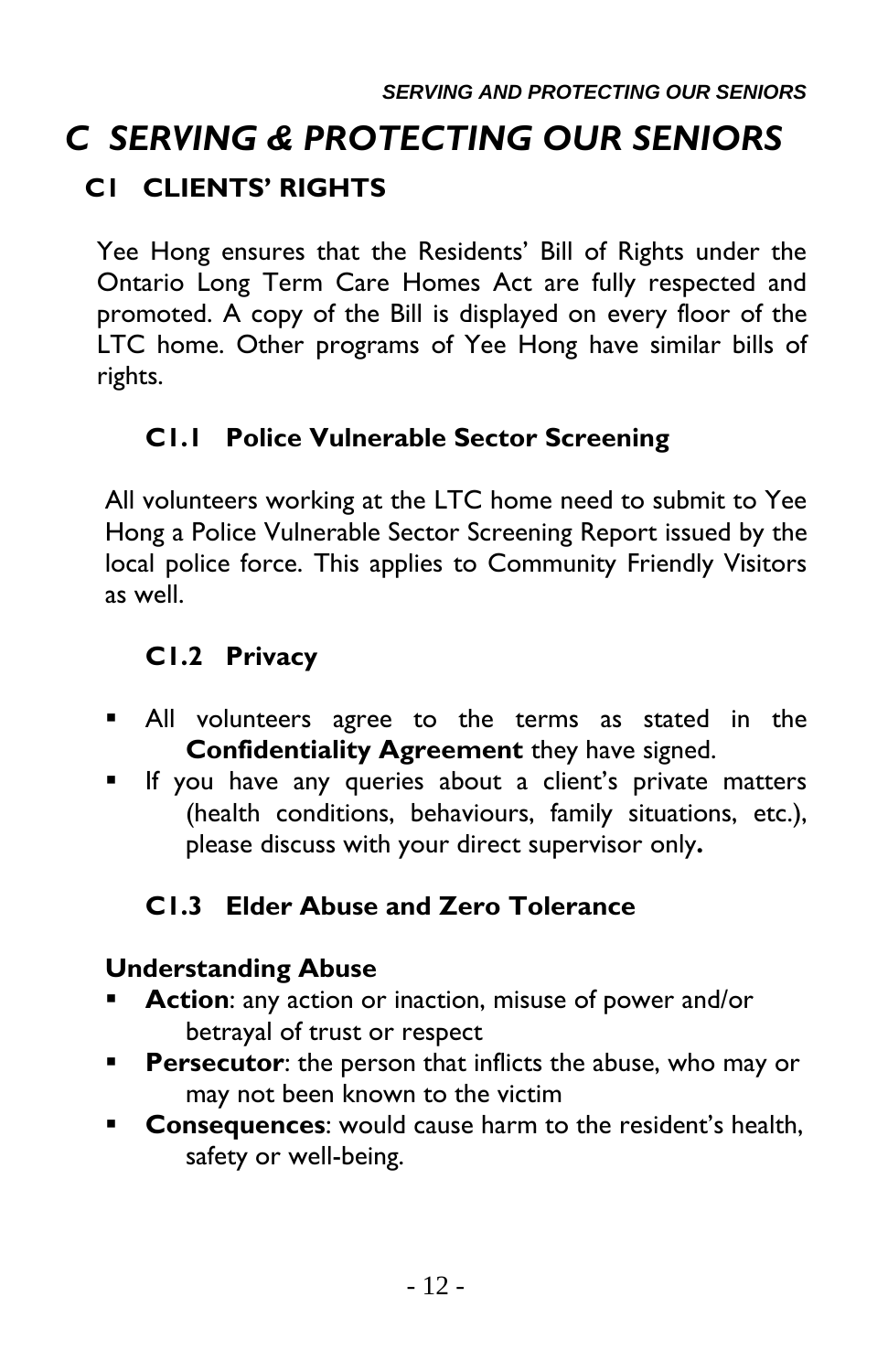#### **Abuse can take many forms**

- Physical Abuse: inducing physical injury (such as slapping, punching, kicking, etc.)
- Sexual Abuse: sexual-oriented activity (such as touching, peeking, intercourse)
- **Emotional Abuse: hurting resident's feeling (such as insulting,** threatening, isolating, and others by verbal, manner, facial expression)
- Verbal Abuse: hurting resident verbally (such as blaming, yelling, threatening, belittling)
- **EXECT** Financial Abuse: misuse of resident's money and property (such as stealing, use without consent)
- Neglect: failure to provide appropriate care or services, which jeopardizes the resident's health, safety or well-being (such as not providing food or medication)

#### **What to do when you witness an abuse or suspect one has occurred and how you are protected**

- The law requires that you report the case to a staff member of Yee Hong. If you are not sure what you witness constitutes an abuse, report anyway. The agency will do the investigation.
- Reporting abuse incidents will be kept confidential. As well, the Whistle Blowers Provisions protects you from revenge or being penalized.

# **C2 SERVING PEOPLE WITH DISABILITIES**

Accessibility for Ontarians with Disabilities Act (AODA) and its Standards ensures that no person would receive "discounted" service because of their disabilities. The guiding principles include dignity, independence, integration, equal opportunities and respect.

Disability can take many forms - visible, invisible, or anything in between - including but not limited to the following:

physical disability, infirmity, malformation or disfigurement that is caused by bodily injury, birth defect or illness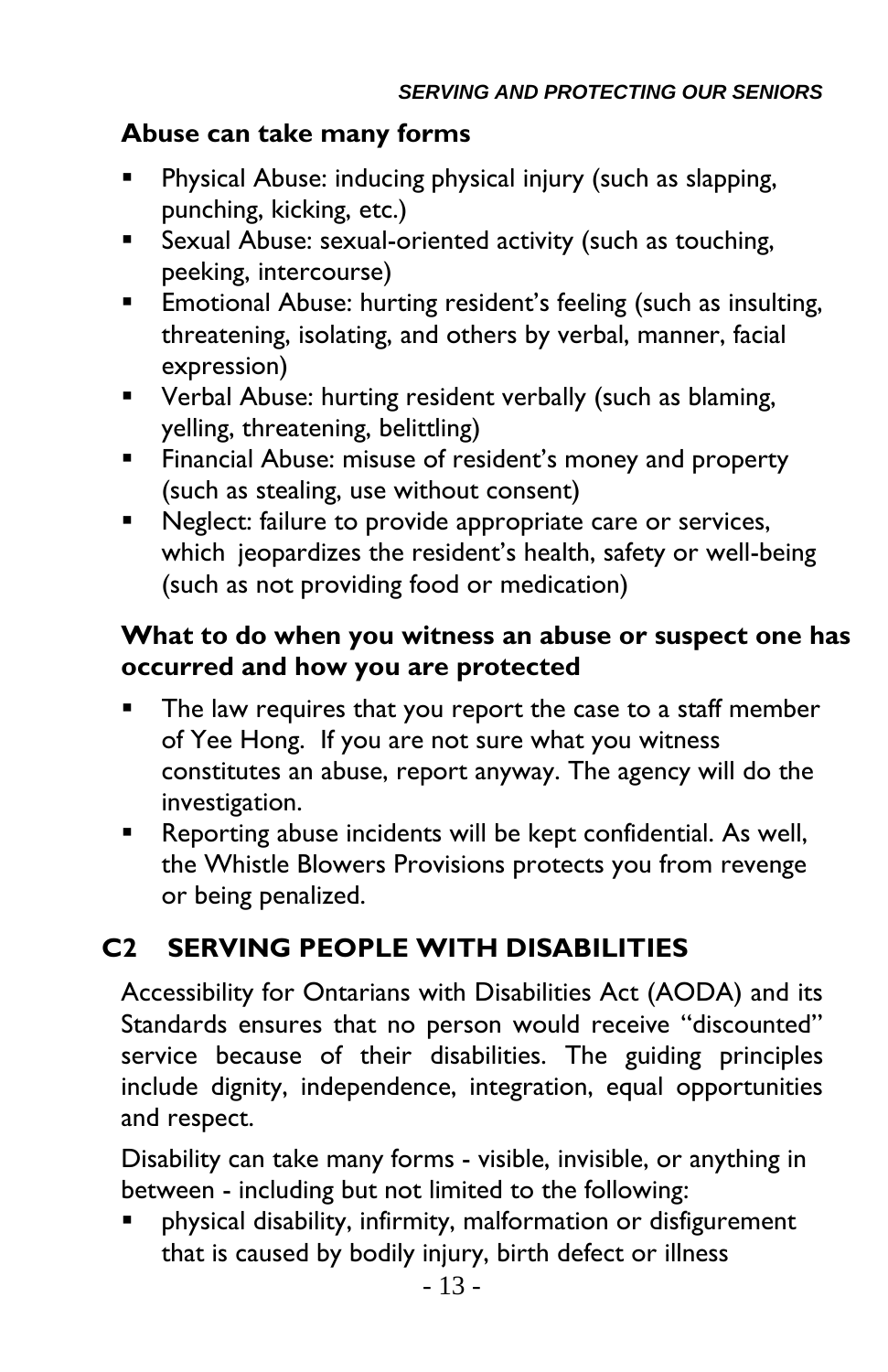- mental impairment or dysfunction in one or more of the processes involved in understanding or using symbols or spoken language
- mental disorder
- injury or disability for which benefits are claimed or received under the Workplace Safety and Insurance Act

# **C3 INTERACTING WITH SENIORS**

The keys to interacting with seniors are:

- **Respect**
- **■** Trustworthy
- Patience
- Don't treat a senior like a child/don't use baby talk
- Consistence
- Confidentiality/Respect for Privacy

#### **C3.1 Communicating with seniors**

- Speak clearly and slowly; make sure you're heard and understood
- Listen carefully; pay attention to non-verbal message
- Show interest even though you have prior knowledge or experience
- Use "appropriate" touch to communicate caring, reduce isolation and to increase sense of reality
- Maintain eye contact  $-$  re-position yourself if necessary to same eye-level as the senior
- Do not rush Wait for a response to a question before proceeding to the next one
- Clarify what is being said if unclear
- Limit the number of topics/facts given at a time
- **Encourage expression of feelings**
- Where writing is necessary, make the writing clear and bold and make sure the person understands. Repeat important information if necessary, emphasize its significance and the need to remember
- When giving instruction(s), go step-by-step clearly



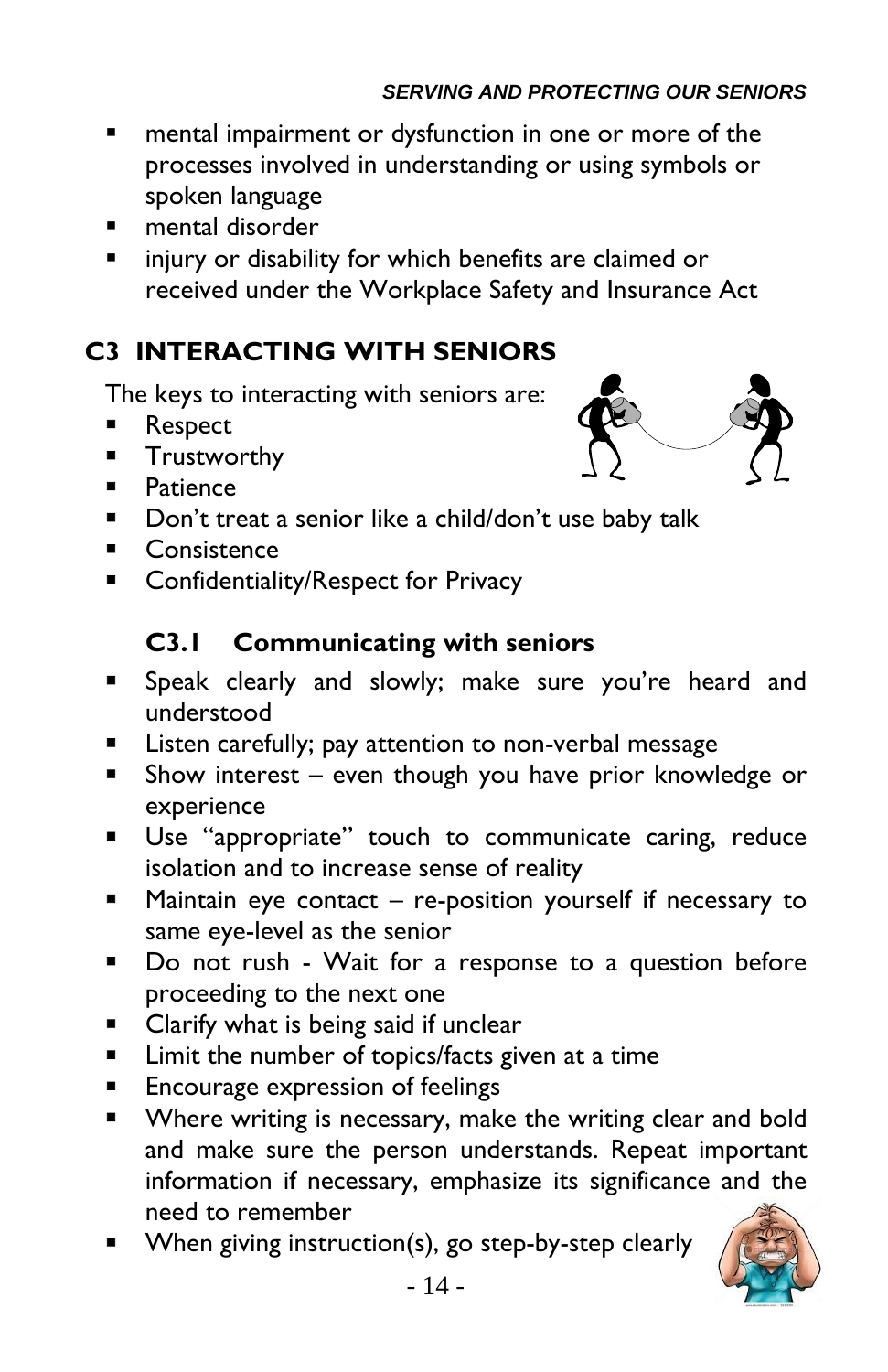# **C4 INAPPROPRIATE BEHAVIOUR**

Socially or sexually inappropriate behaviours include but are not limited to the following:

- **Physically or verbally aggressive**
- Inappropriate touching
- Offensive and abrasive remarks
- Sexually suggestive language / behaviours
- Obscene comments
- **Exposure**



Inappropriate behaviours, which are triggered externally or internally, are also called responsive behavior. They may manifest without the person being aware of them:

#### **Externally**:

**EXTENUIS IN STANDI** Stimuli in the surroundings

#### **Internally**:

- Body conditions
- Cognitive impairment
- Instantaneous changes

#### Avoiding and tackling inappropriate behaviours

- Dress properly
- Re-position yourself in relation to the client if necessary
- Observe for consistency/pattern in behaviours
- **Use distraction tactics, e.g. change topics or** activities
- Feel free to terminate service at any point
- Report to and seek help from supervisor





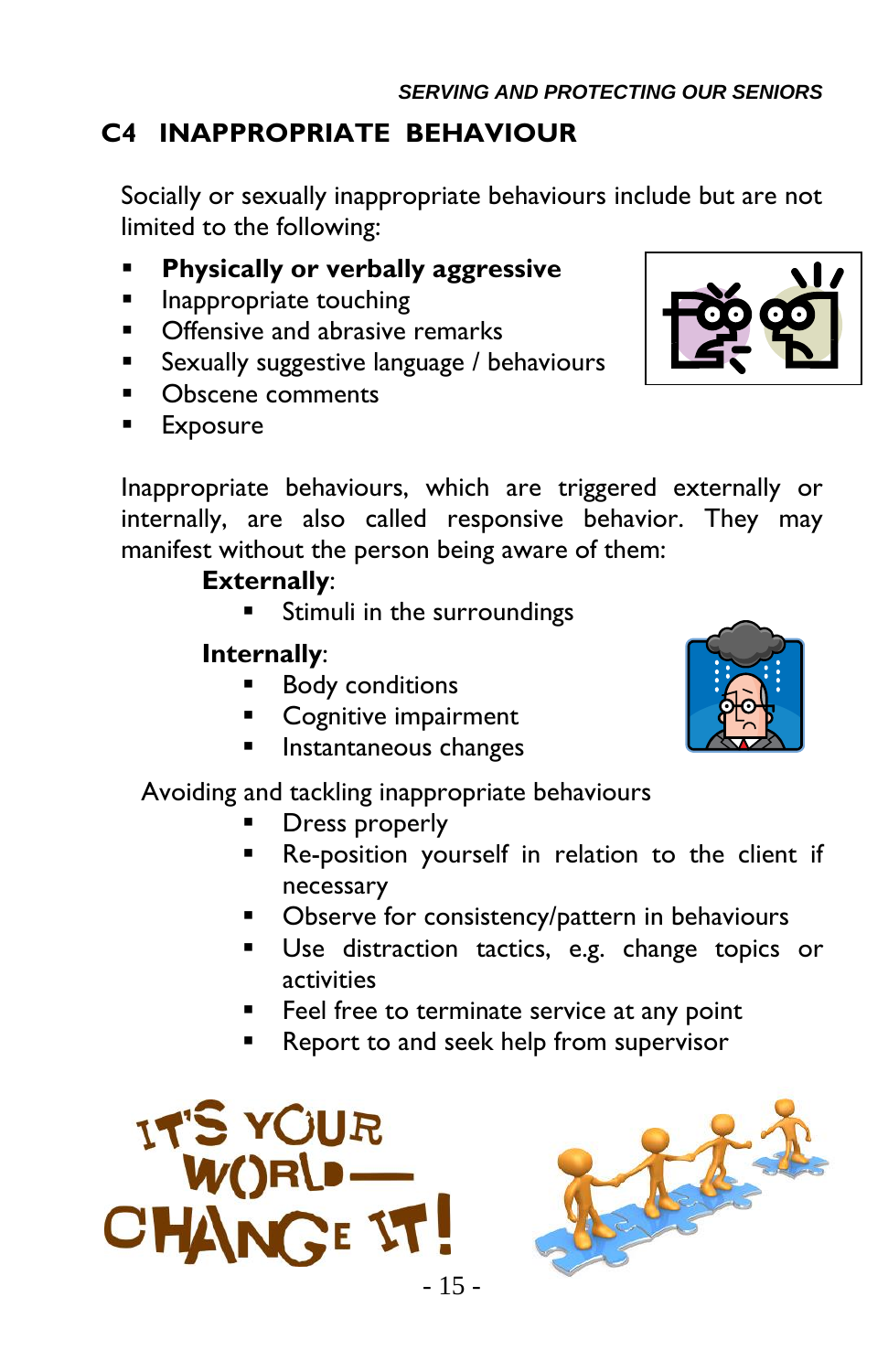#### **C5 RISK MANAGEMENT**

### **MANDATORY REPORTING**



As a volunteer, you are required to report the

following ASAP. You can report to your supervisor, the nursing station, or any staff you come across. We rather have you overreport than under.

- Abuse
- Any incident or accident, with or without injuries
- **EXECONFLICT between residents**
- **E** Missing resident(s)
- Sudden changes in resident's mood or health conditions
- **E** Anything you think might create a safety hazard

# **C6 PROHIBITED SERVICES FOR VOLUNTEERS**

Volunteers are NOT allowed to perform the following duties, unless after being trained and approved by staff:

- Lift and transfer residents / clients
- Toileting
- Handling wheelchair and assisted walking
- **E** Assistance with meals

All volunteers are expected to be vigilant on health and safety issues to protect our clients as well as yourself. When delivering service, please keep the following in mind:

- Many jobs at Yee Hong Centre require volunteers to undergo and pass the Tuberculosis (TB) tests & police vulnerable sector screening.
- Do not start any duty until you are fully briefed by your supervisor.
- Do not recommend or administer any medication or treatment to the client, including non-potent lotion or simple massaging.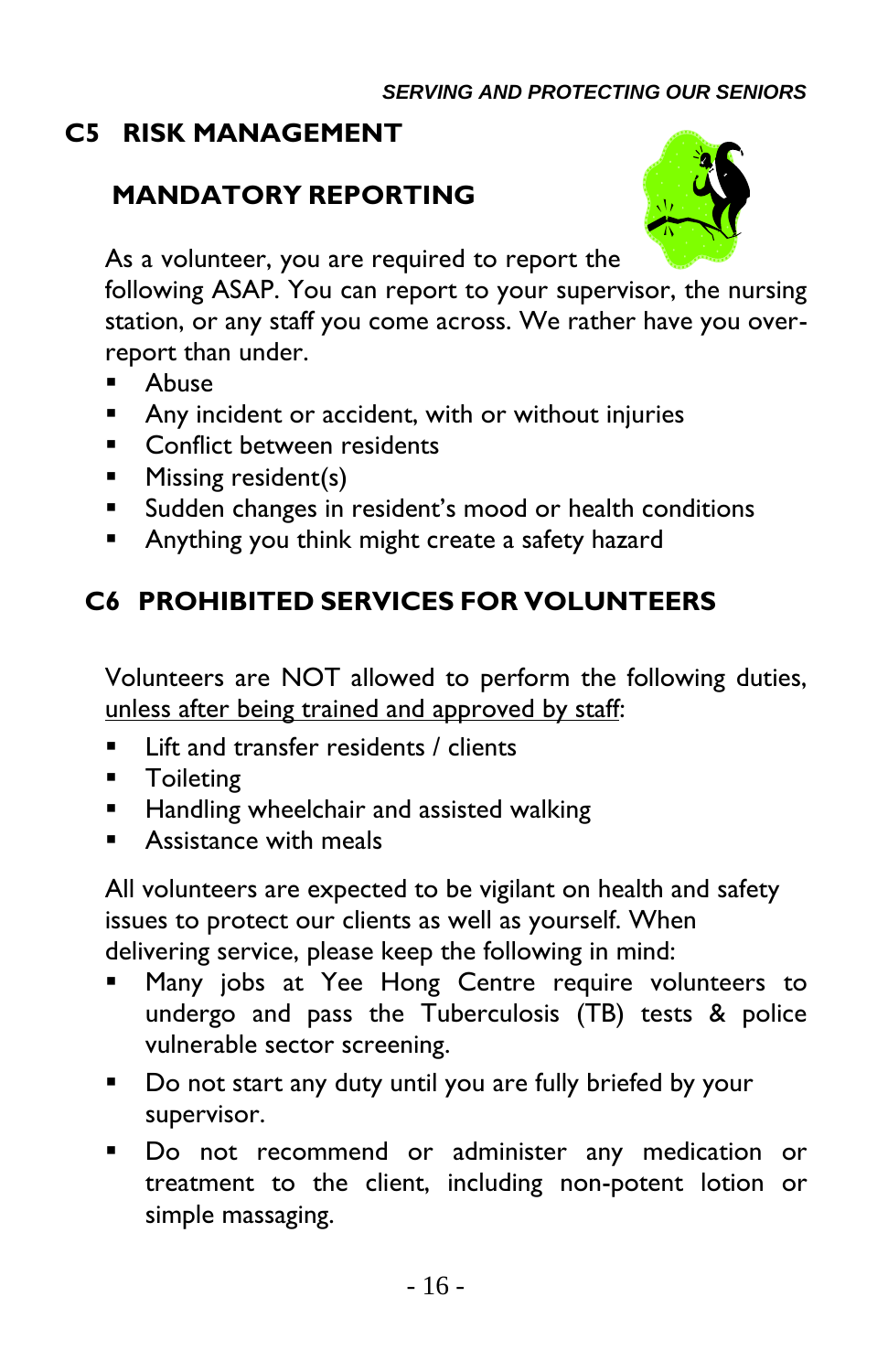- Do not bring food to our clients, as many are on restricted diet or have various allergies. As well, volunteer should not assist a senior with meals unless she/he has gone through proper training and is authorized to do so.
- Under no circumstance should a volunteer lift or transfer a client in the nursing home. Only staff with proper training can provide personal care and transfer residents.
- Volunteers MUST NOT attempt to transfer or move anyone who has fallen onto the ground. Ask for help immediately.
- Do not come to the centre if you have a respiratory or other infectious disease, including cold and flu. Flu shots are available to all volunteers during flu seasons.
- Do not come when there is an outbreak in the nursing home. Your supervisor will advise you when the outbreak is declared over and when you can come back.
- Do not enter a client's room if there is an alert sign on the door. Check with the nursing station or your supervisor.
- Do not handle any soiled linen or clothing, biological, chemical and any other hazardous substances.
- Know the escape route and what to do in case of fire or other emergencies.

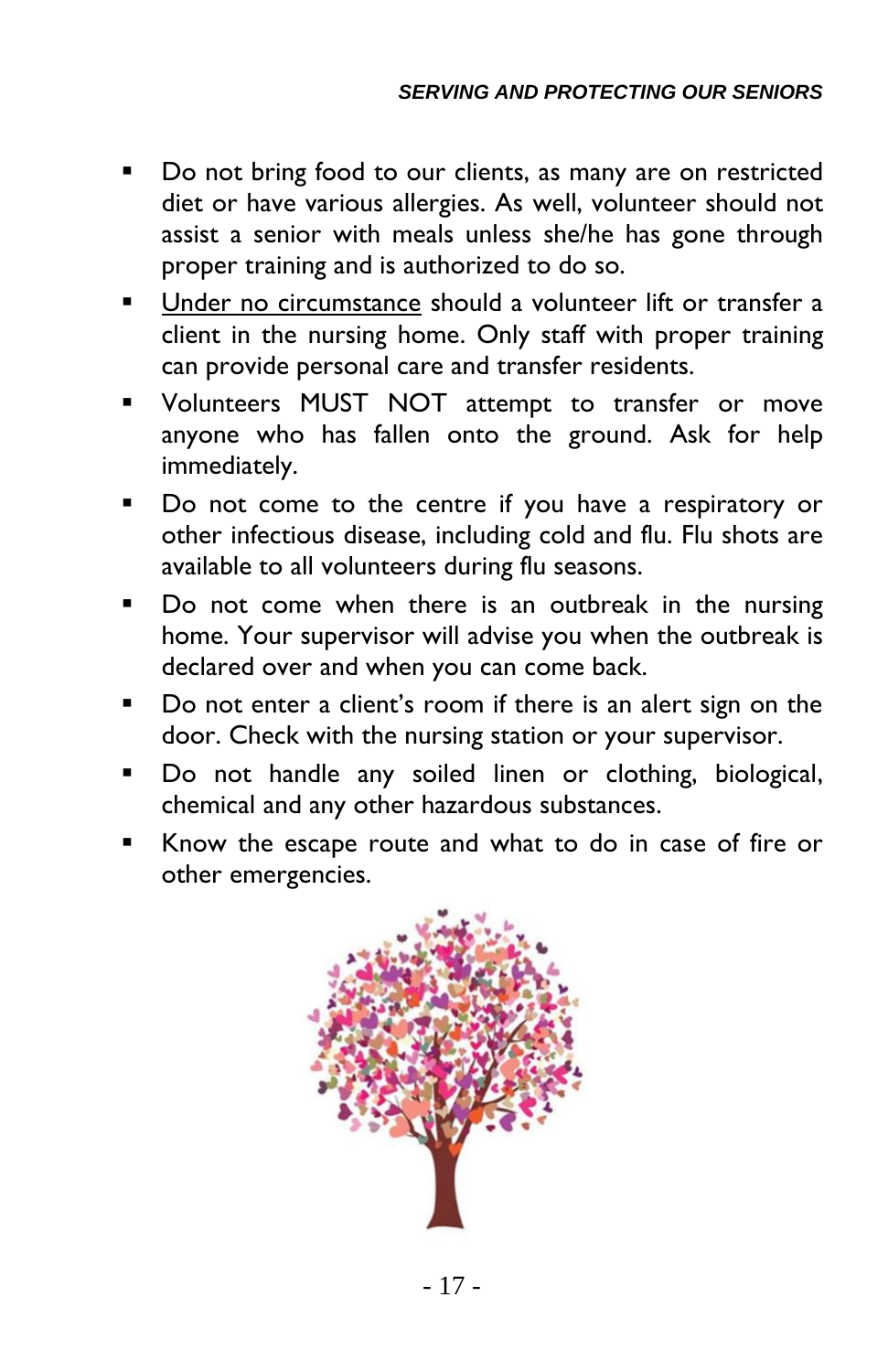# *D HEALTH AND SAFETY*

# **D1 INFECTION PREVENTION AND CONTROL**



# **D1.1 Breaking the** *Chain of Transmission*

- Immunization
- Hand hygiene
- Check hands for cuts, scrapes and cover
- **Example 5 Stay home from work when feeling ill**
- Keeping the environment clean through:
	- o Disposal of soiled tissue
	- o Empty garbage daily
	- o Keep table, counter tops clean
	- o Clean all work surface
- Cook, store and handle food safely
- Be vigilant. Read posted signs.
- **Use gloves or masks when necessary**
- Take flu shots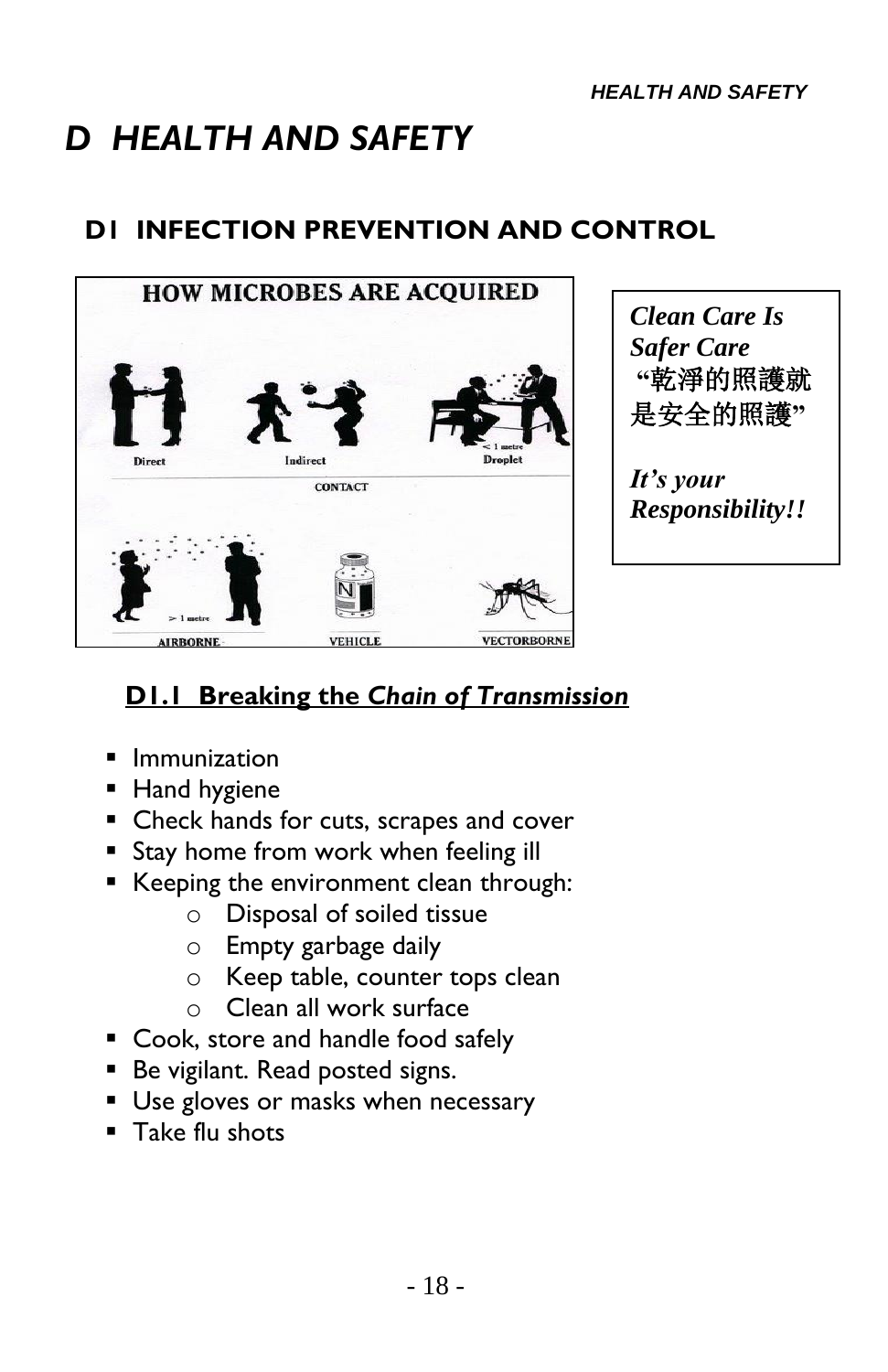### **D1.2 Hand Washing**

#### **Proper hand washing protocol**



# **When to Wash Your Hands?**

- When you suspect your hands have come in contact with germs
- **Before and after you contact a client**
- When you enter a new environment, a new room, a new floor, etc.
- Before and after handling food
- After using the washroom
- After you touch body fluid, e.g. sneeze, blow your nose, vomit, etc.

#### **Hand Hygiene Audit**

All volunteers and staff are subject to unannounced hand hygiene audit from time to time by trained staff.

#### **Outbreak / Pandemic**

During an outbreak / pandemic, follow the given instructions, read notices and posters. You might be asked to come in to provide supportive service as a result of staff shortage.

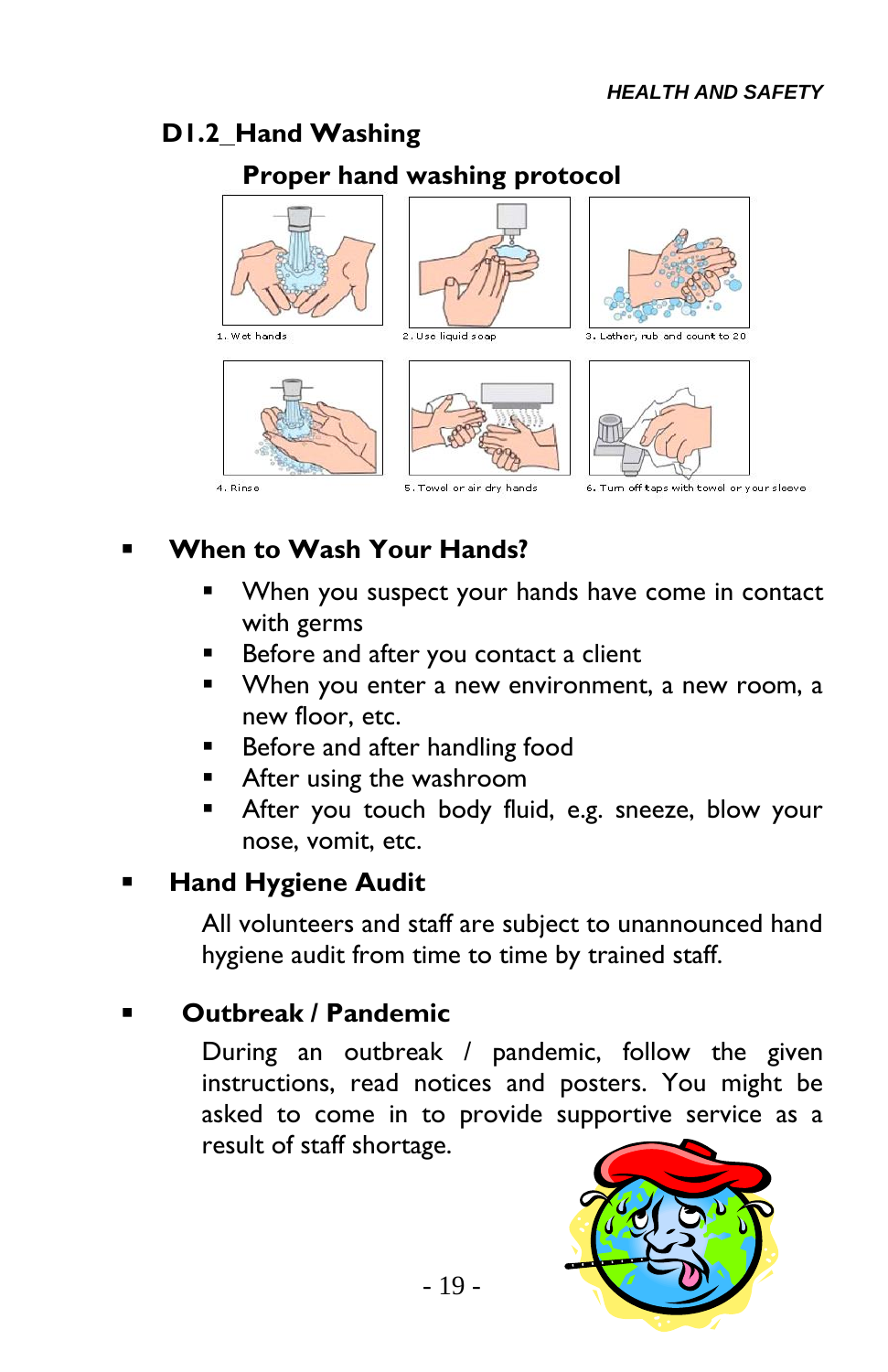# **D2 EMERGENCY AND CODES**

Emergency can happen any day and anywhere. In a health care setting such as Yee Hong, the impact is more critical, as



many people have various limitations in responding to it. It is essential to recognize various emergency codes. Whether it is a drill or real situation, follow the instructions of the staff. Your department might brief you in advance for various emergencies.

| Fire                              | <b>RED</b>    |  |
|-----------------------------------|---------------|--|
| Evacuation                        | <b>GREEN</b>  |  |
| <b>Missing Person</b>             | <b>YELLOW</b> |  |
| <b>Bomb Threat</b>                | <b>BLACK</b>  |  |
| <b>Loss of Essential Services</b> | <b>GREY</b>   |  |
| <b>Violent Person</b>             | <b>WHITE</b>  |  |
| <b>External Disaster</b>          | <b>ORANGE</b> |  |
| Cardiac Arrest                    | <b>BLUE</b>   |  |
| <b>Hostage Taking</b>             | <b>PURPLE</b> |  |
| <b>Chemical Spill</b>             | <b>BROWN</b>  |  |

**Thank you and looking forward to your volunteering at Yee Hong!** 多謝,並期待您加入頤康!

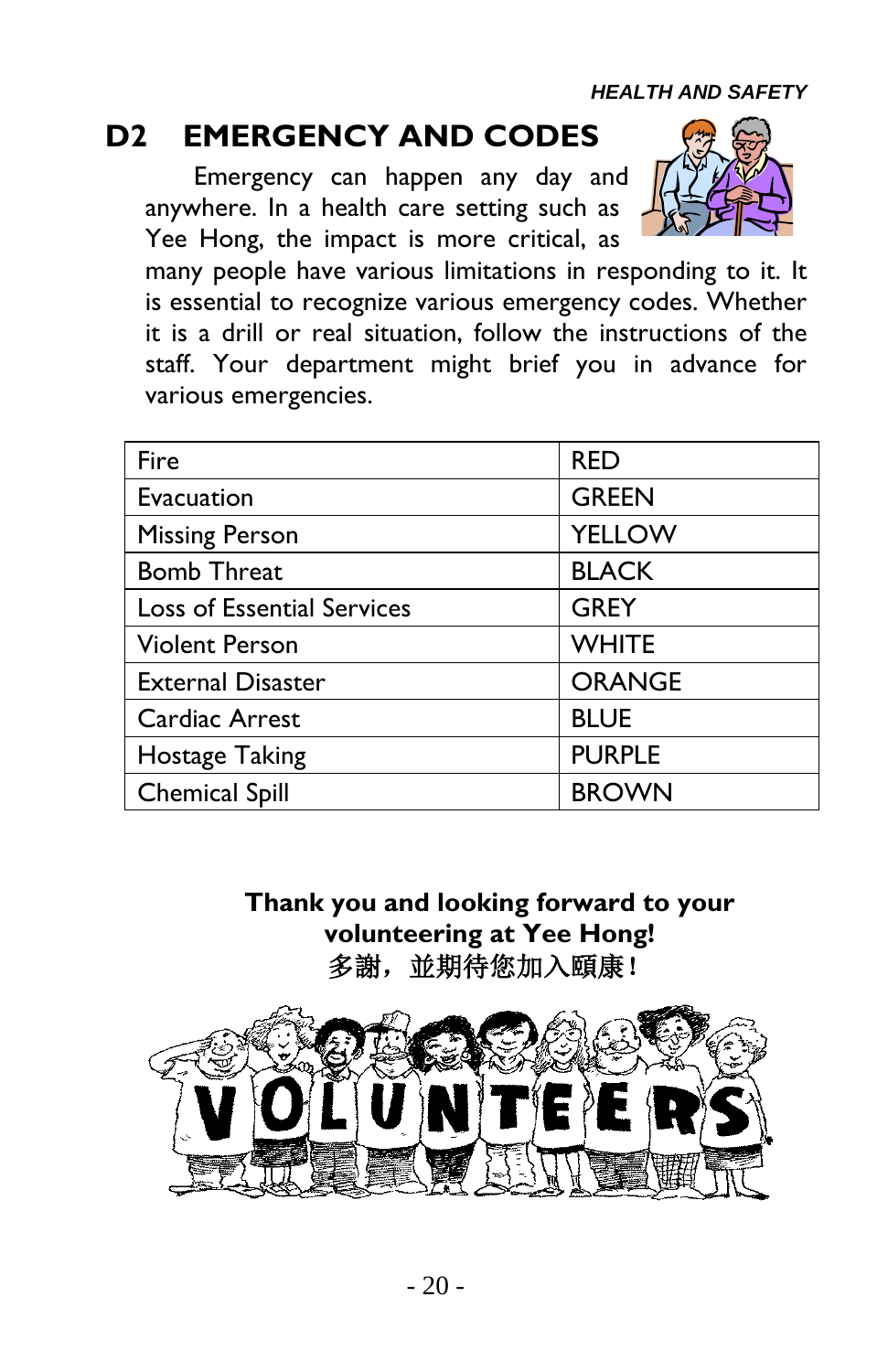# **Appendix I**

# **Volunteer's Rights and Responsibilities**

|                                             | <b>Rights</b>                                                                                                                   | <b>Responsibilities</b>                                                                                                             |
|---------------------------------------------|---------------------------------------------------------------------------------------------------------------------------------|-------------------------------------------------------------------------------------------------------------------------------------|
| <b>Knowing</b><br>Yee Hong                  | To know about Yee Hong as<br>an organization                                                                                    | To understand and observe<br>the mission and values of Yee<br>Hong                                                                  |
| Job<br>placement                            | To choose placements<br>according to one's<br>preferences and be consulted<br>before being placed to a job                      | To follow guidelines and<br>instructions from the<br>supervisor(s)                                                                  |
| <b>Information</b>                          | To be trusted with<br>information necessary for<br>delivering service                                                           | To respect the confidentiality<br>of clients & other people<br>he/she has come to know while<br>providing service at Yee Hong       |
| <b>Orientation</b>                          | To receive orientation and<br>work briefing so that he/she<br>can comfortably and<br>confidently perform the duties<br>assigned | To get prepared for each<br>work assignment and to<br>report to duty on time                                                        |
| <b>Supervision</b><br>and<br><b>Support</b> | To know who the supervisor<br>is and to receive feedback and<br>ongoing support from<br>supervisor                              | To check with supervisor in<br>case of doubt and to seek help<br>and support as necessary                                           |
| Team<br>Work                                | To know one's role in<br>delivering the service and be<br>respected as a member of the<br>team                                  | To be a cooperative and<br>contributing team member<br>while delivering service with<br>staff and other volunteers                  |
| <b>Complaints</b>                           | To understand the procedure<br>for communicating issues and<br>for formally filing a complaint                                  | To bring issues to the<br>supervisor or Volunteer<br>Coordinator and try to<br>resolve them at the earliest<br>time possible        |
| Learning                                    | To maximize learning while<br>rendering service for Yee<br>Hong                                                                 | To continuously upgrade<br>himself /herself and alert<br>supervisor re: gaps in<br>knowledge and skills needed<br>to perform duties |
| Recognition                                 | To be always treated and<br>respected as part of Yee Hong<br>and be appropriately<br>recognized                                 | To decline any gift and<br>monetary reward from clients                                                                             |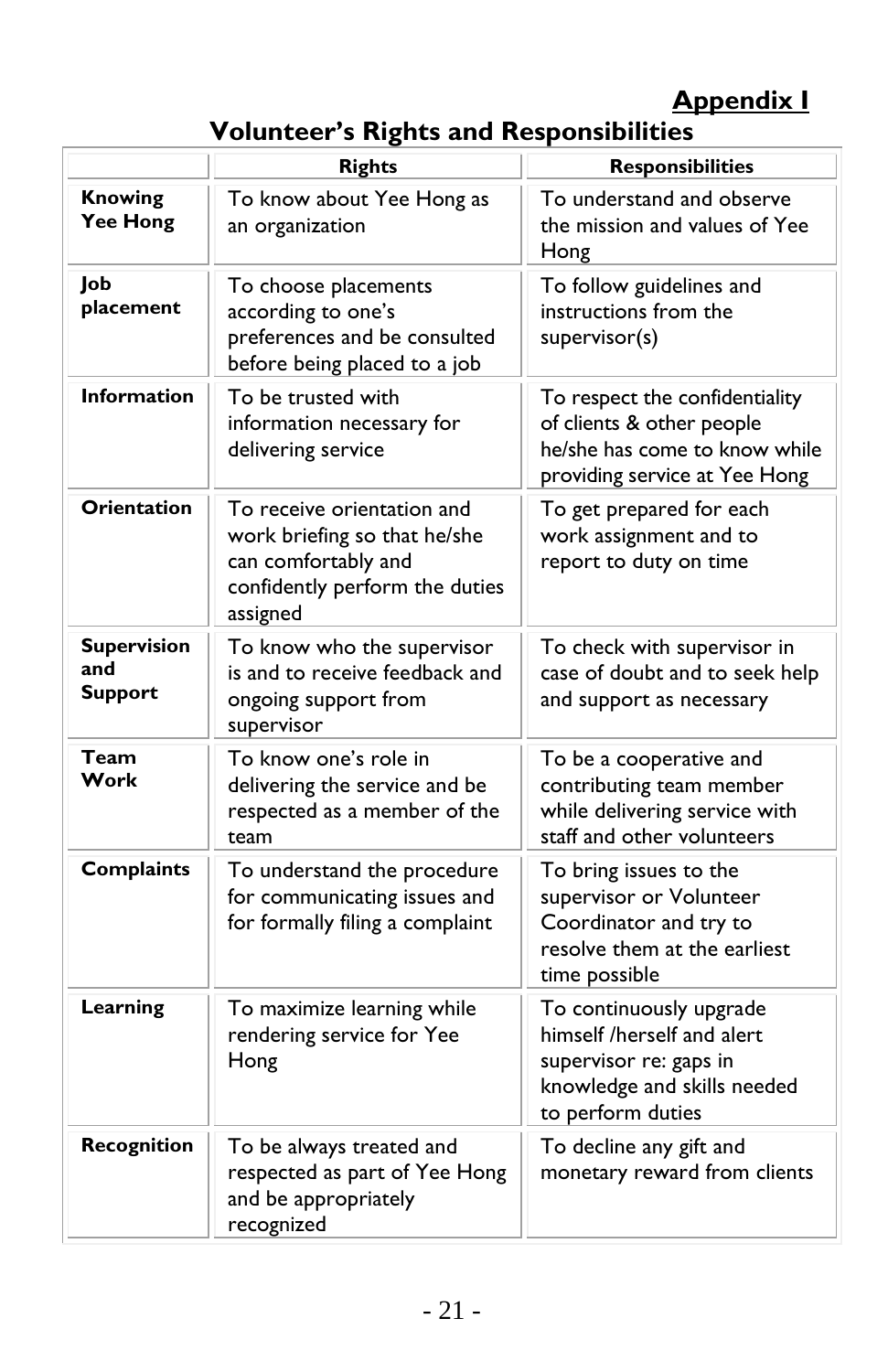# **Appendix II**

# **Do's and Don'ts of Working with Seniors**

| Do's                                                                                                                                                         | Don'ts                                                                                       |
|--------------------------------------------------------------------------------------------------------------------------------------------------------------|----------------------------------------------------------------------------------------------|
| Make sure seat belts are buckled<br>properly as required                                                                                                     | Do not transfer residents                                                                    |
| Make sure resident is left securely<br>before you leave:<br>- bed side rails are up<br>- wheelchair is in locked position<br>- seat belt is properly buckled | Do not assist the resident with meals<br>unless after being trained and<br>approved by staff |
| Acknowledge the nursing staff<br>- before you leave the floor with the<br>resident<br>- before you sign off                                                  | Do not purchase for the residents<br>- over the counter drugs<br>- any food or drink         |
| Before you enter the resident's room<br>please knock and greet the resident                                                                                  | Do not leave the residents unattended                                                        |
| Respect the resident's choice unless it<br>is hazardous to the resident's safety                                                                             | Do not openly discuss any information<br>about the residents                                 |
| When the resident is in risky<br>condition, always notify the nursing<br>staff immediately                                                                   | Do not accept any money or gratitude<br>from the residents                                   |
| Always ask for assistance from the<br>nursing staff when the residents<br>require the use of washroom or be<br>transferred                                   | Never leave any sharp or poisonous<br>materials                                              |
| Always inform the residents before<br>you move them                                                                                                          | Do not leave exit door opened                                                                |
| Before you speak to the residents,<br>obtain eye contact and lower yourself<br>to the eye level with the resident                                            | Do not go out with the resident<br>without staff supervision                                 |
| Smile, smile and always smile                                                                                                                                | Do not remove any personal belonging<br>from the residents without asking                    |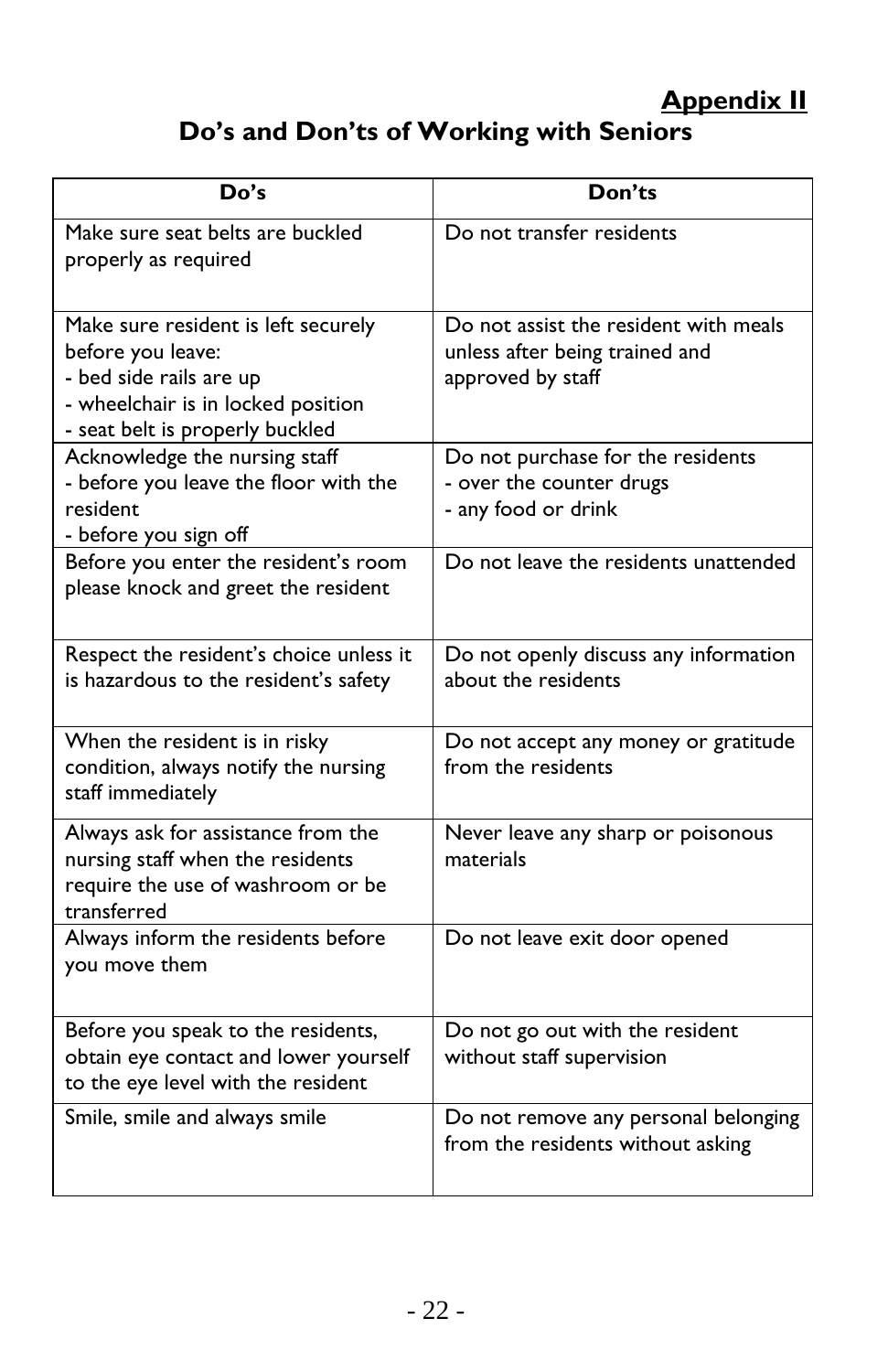#### **Appendix III Your Supervisors and Useful Telephone Numbers**

| Your Supervisor:                                         | Phone:                   |  |  |  |
|----------------------------------------------------------|--------------------------|--|--|--|
| Your Job / Department:                                   |                          |  |  |  |
| <b>Volunteer Development Unit:</b>                       |                          |  |  |  |
| Program Coordinator:                                     | (416) 321-6333 ext. 2619 |  |  |  |
| Volunteer Development Staff:                             |                          |  |  |  |
| Scarborough - McNicoll Centre : (416) 321-6333 ext. 2611 |                          |  |  |  |
| Markham Centre:                                          | (905) 471-3232 ext. 2611 |  |  |  |
| Mississauga Centre:                                      | (905) 568-0333 ext. 4640 |  |  |  |
| Scarborough - Finch Centre :                             | (416) 321-3000 ext. 5641 |  |  |  |

This Handbook and the orientation session are meant to prepare you to perform volunteer service at Yee Hong**.** If you have any questions regarding the following, please contact your Volunteer Coordinator.

| Yee Hong's Vision /<br><b>Mission</b>                             | Universal infection<br>control practices                  | Police records<br>check     |
|-------------------------------------------------------------------|-----------------------------------------------------------|-----------------------------|
| Client / Resident Bill<br>of Rights                               | Reporting incidents<br>and accidents                      | TB tests                    |
| Seniors' needs and<br>communication                               | Moving clients                                            | Volunteer<br>code of ethics |
| Zero tolerance of<br>abuse and neglect                            | Mandatory training for<br>assistance with meals<br>duties | Volunteer's<br>own safety   |
| Mandatory reporting<br>on abuse $\&$ whistle<br>blower protection | Privacy and<br>confidentiality                            | Seeking help                |
| Emergency $\&$<br>evacuation procedure                            | What to do with<br>inappropriate behaviours               | Dress code                  |